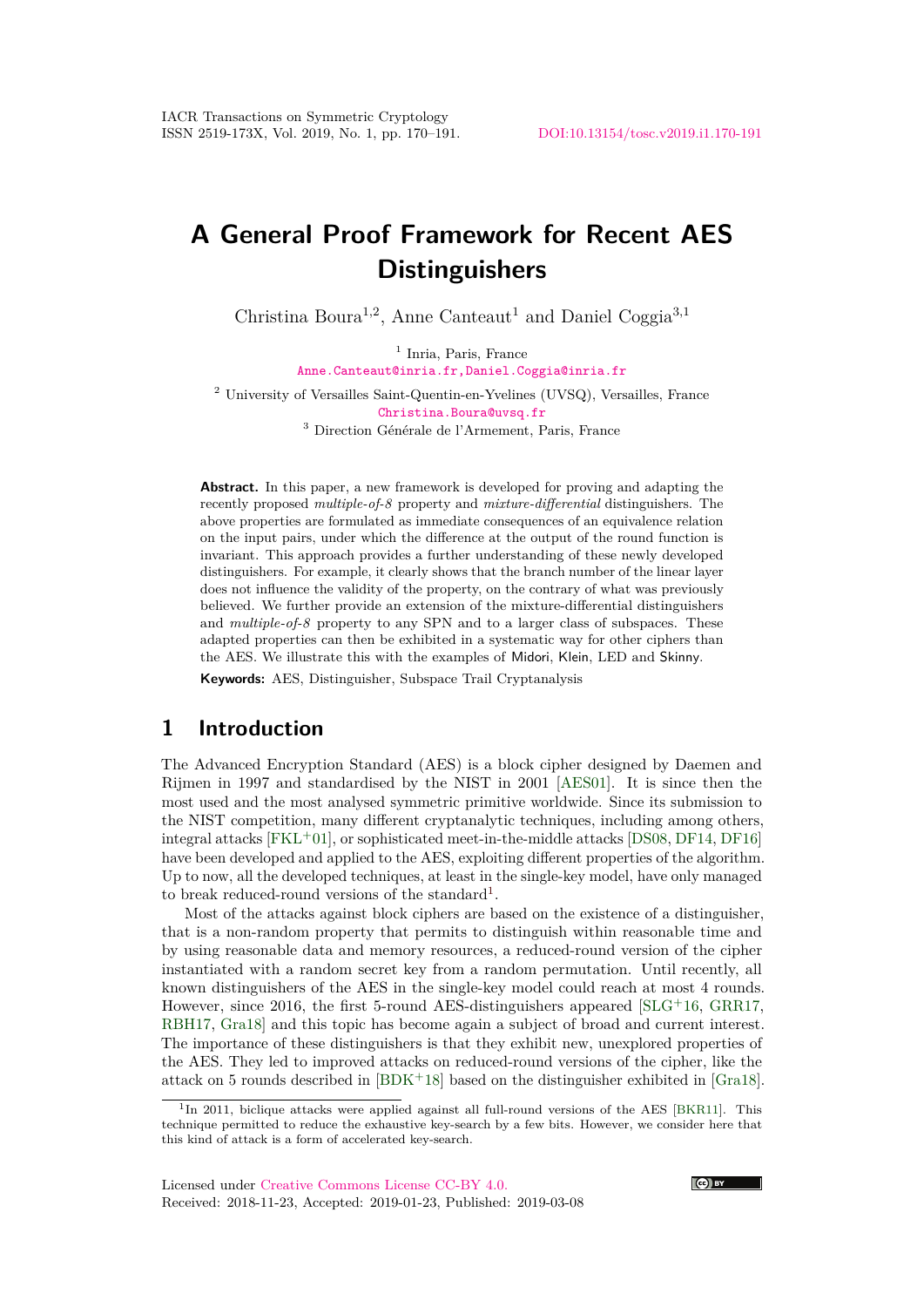The main breakthrough in these attacks is the identification by Grassi, Rechberger and Rønjom [\[GRR17\]](#page-20-3) of the following property of the AES round function  $\mathcal{R}$ . There exist two well-chosen linear subspaces *V* and *W* of  $\mathbb{F}_2^{128}$  satisfying the following property: for any coset of *V*,  $(c + V)$ , the number of distinct pairs of elements  $x, x', x \neq x'$  in  $(c + V)$  such that  $\mathcal{R}(x)$  and  $\mathcal{R}(x')$  belong to the same coset of *W* is always divisible by 8. This behaviour, known as the *multiple-of-8* property, is then combined with two 2-round deterministic subspace trails to form a 5-round distinguisher. However, despite the theoretical interest of this distinguisher, because of the nature of the particular subspace *V* used, it could not be exploited directly for mounting a key-recovery attack. For this reason, Grassi presented in [\[Gra18\]](#page-20-5) new 4-round distinguishers, that exploit a property appearing in the proof of the multiple-of-8 property but that is expressed in a more convenient way and facilitates key-recovery attacks. These new distinguishers were given the name of *mixture-differential distinguishers*.

The proof of the multiple-of-8 property given in [\[GRR17\]](#page-20-3) is divided into many special cases and each case needs to be proved separately. An adaptation of the initial property, considering slightly more general input subspaces is also provided in the same paper and it requires a similar case-by-case proof. The disadvantage of these redundant proofs is that it is not clear from them what are the characteristics and the properties of the inner components of the AES that have an influence on the multiple-of-8 behaviour. Furthermore, the question whether this kind of property is proper to the AES or whether it can be adapted to other ciphers is unclear and the original proofs do not provide hints to answer this question. The same questions can be asked for the mixture-differential distinguishers.

Then, the aim of our paper is to provide a general formulation of the mixture-differential distinguisher and of the multiple-of-8 property which can be applied *in a systematic way* to any cipher following the SPN construction. It then avoids all these redundant proofs which were previously required for each new occurrence of these properties. Also, our result precisely identifies the conditions to be satisfied for the property to hold. Most notably, it shows that these distinguishers apply to a more general class of SPN than the ones mentioned in [\[GRR17,](#page-20-3) [Gra18\]](#page-20-5).

**Our contributions.** We show that the mixture-differential distinguishers, and by extension the multiple-of-8 property, revealed in [\[GRR17,](#page-20-3) [Gra18\]](#page-20-5) are direct consequences of the fact that the difference between two outputs of the AES round function,  $\mathcal{R}(p^0) + \mathcal{R}(p^1)$ , is invariant under an *equivalence relation between the plaintext pairs*. The definition of this equivalence relation leads to a simple and compact proof of the distinguishing properties exhibited in [\[GRR17,](#page-20-3) [Gra18\]](#page-20-5). Also it clarifies which parts of the AES have an influence on the property. Most notably, the validity of the property *does not depend* on the branch number of MixColumns, on the contrary of what was previously believed in [\[GRR17,](#page-20-3) [Gra18\]](#page-20-5). This disproves for instance the statement in the abstract of [\[GRR17\]](#page-20-3), which points out that "this new structural property [...] is independent of the details of the MixColumns matrix (with the exception that the branch number must be maximal)". We show here that the property holds even if MixColumns has a lower branch number. Also, we describe the form of the linear subspaces that can be used in the distinguisher in place of the *mixed spaces*  $M_I$  in the original article. This permits to adapt the property and makes it directly applicable to other ciphers. As an illustration, we show that the same kind of property holds for the block ciphers Midori [\[BBI](#page-19-4)<sup>+</sup>15], Klein [\[GNL12\]](#page-20-6), LED [\[GPPR11\]](#page-20-7) and Skinny  $[BJK^+16]$  $[BJK^+16]$ .

**Organisation of the paper.** The rest of the paper is organised as follows. A description of the AES and basic definitions on subspace trails are recalled in Section [2.](#page-2-0) Section [3](#page-4-0) describes the multiple-of-8 property and the mixture-differential distinguishers presented in [\[GRR17,](#page-20-3) [Gra18\]](#page-20-5). Section [4](#page-5-0) then exhibits an equivalence relation between pairs of AES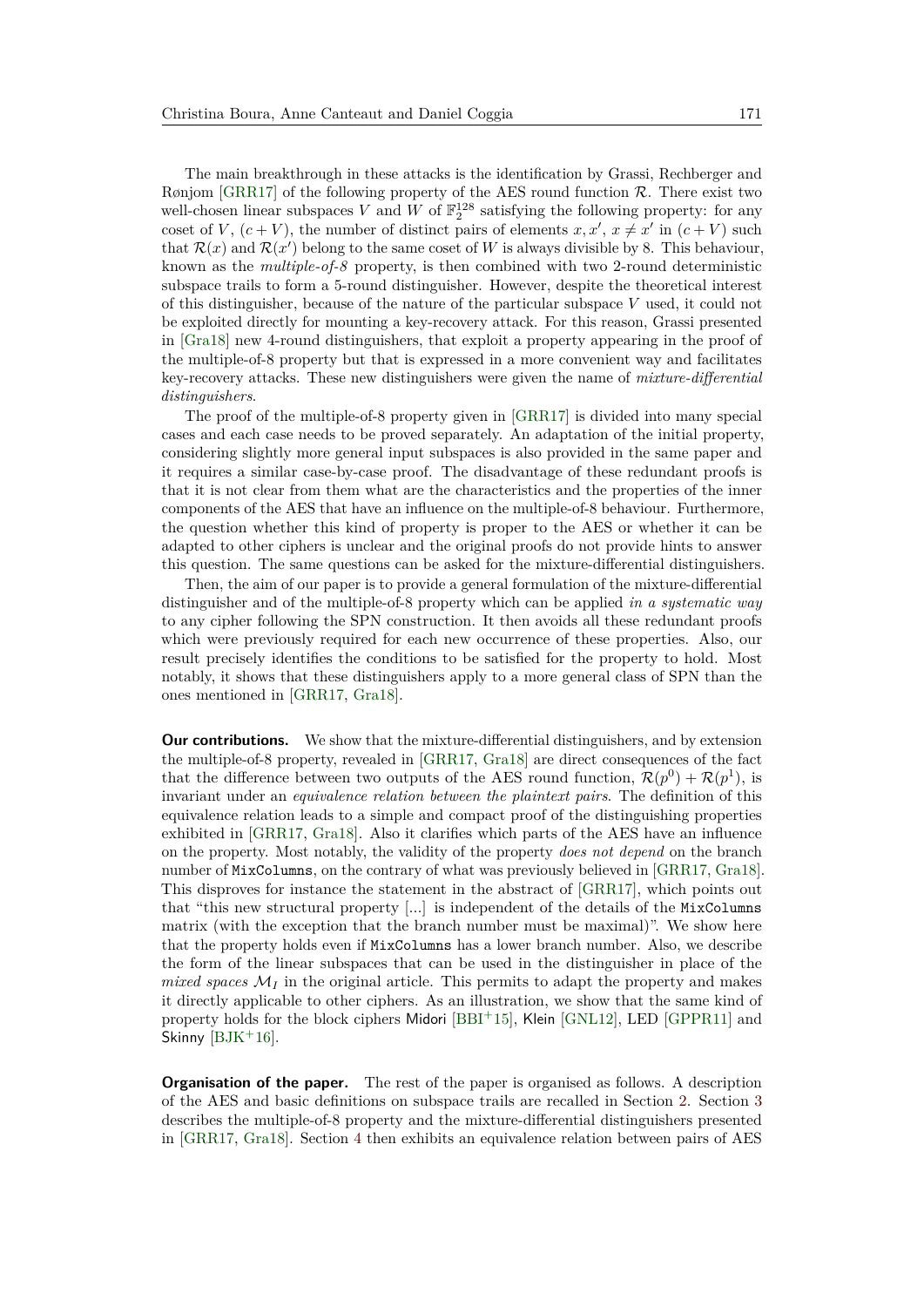states, which leads to a new proof of the above properties. It also discusses the influence of the branch number of MixColumns on these results. Then, an adaptation to any SPN and other linear subspaces is presented in Section [5.](#page-10-0) Finally, applications on different ciphers are provided in Section [6.](#page-15-0)

# <span id="page-2-0"></span>**2 Preliminaries**

We start by providing a brief description of the AES and introduce in parallel the notation that we will use. We work throughout this paper with finite fields of characteristic 2 that are fields containing  $2^d$  elements, seen as extensions of  $\mathbb{F}_2$ .

#### **2.1 Description of the AES**

The Advanced Encryption Standard [\[AES01\]](#page-19-0) is a *Substitution-Permutation network* operating on 128-bit plaintexts. The master-key size can be 128, 192 or 256 bits and the round-key size is 128 bits. The number of rounds  $N_r$  is respectively 10, 12 or 14. The internal state is represented as a  $4 \times 4$  matrix over the field  $\mathbb{F}_{2^8}$ , called the state array. An AES round  $\mathcal R$  is the composition  $\mathcal K \circ \mathcal L \circ \mathcal S$  where:

- $S$  is the SubBytes operation applying the same invertible S-box to each  $\mathbb{F}_{2^8}$ -entry of the state array.
- $\mathcal{L} = MC \circ SR$  is the linear layer. SR, is the ShiftRows operation consisting of a cyclic shift of each row to the left and MC, which stands for MixColumns, consists in the left multiplication of the state array by a  $4 \times 4$  constant matrix over  $\mathbb{F}_{2^8}$ . This matrix, denoted  $M_{MC}$ , is defined by

$$
M_{\text{MC}} = \left( \begin{array}{rrrr} 2 & 3 & 1 & 1 \\ 1 & 2 & 3 & 1 \\ 1 & 1 & 2 & 3 \\ 3 & 1 & 1 & 2 \end{array} \right),
$$

where  $\mathbb{F}_{2^8}$  is identified with  $\mathbb{F}_{2}^{8}$  based on the irreducible polynomial  $X^8 + X^4 + X^3 +$ *X* + 1, and the elements of  $\mathbb{F}_2^8$  are represented as integers in  $\{0, \ldots, 2^8 - 1\}$ .

•  $K$  is the AddRoundKey operation bitwise adding to the state array a 128-bit round-key derived from the master key.

An important notion for measuring the quality of the linear layer of a block cipher is the so-called *differential branch number*. This notion, that will play a role later in our analysis is introduced below.

**Definition 1** (Differential branch number [\[Dae95\]](#page-19-6)). Let  $M : (\mathbb{F}_2^d)^N \to (\mathbb{F}_2^d)^N$  be an  $\mathbb{F}_2$ -linear function. The *differential branch number* of M with respect to  $\mathbb{F}_2^d$  is

$$
\min_{x \in (\mathbb{F}_2^d)^N \setminus \{0\}} (wt_d(x) + wt_d(Mx))
$$

where  $wt_d(x) = \#\{i \in \{0, ..., N-1\} \mid x_i \neq 0\}$  when  $x = (x_0, ..., x_{N-1}) \in (\mathbb{F}_2^d)^N$ .

Notably, AES MixColumns MC has branch number 5 with respect to  $\mathbb{F}_2^8$ .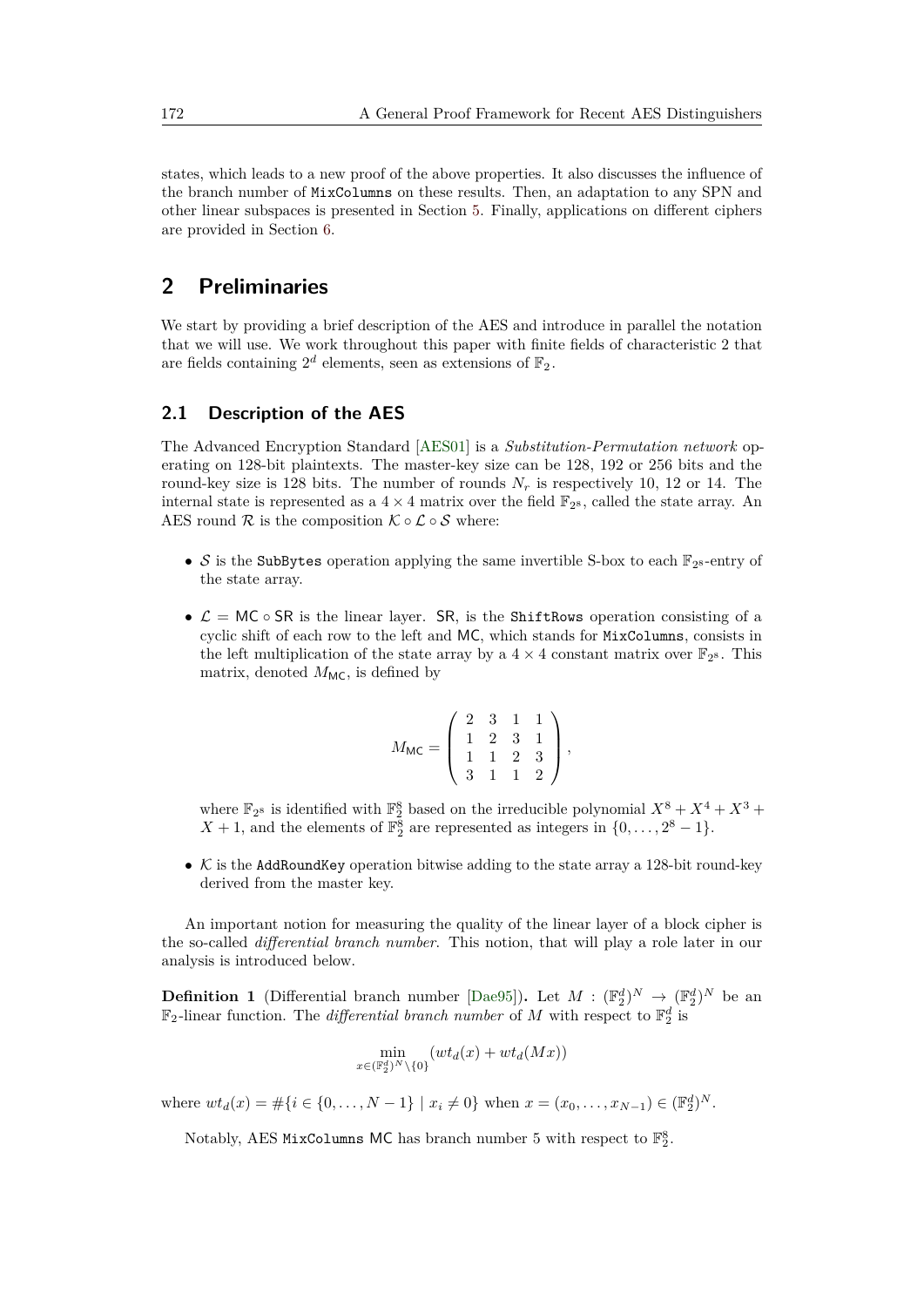#### **2.2 Subspace trails for AES**

We now recall the basic notation on subspace-trail cryptanalysis of AES, first introduced in [\[GRR16\]](#page-20-8).

Let *d* be the degree of the extension over  $\mathbb{F}_2$  on which the S-box operates and  $\mathbb{K} = \mathbb{F}_{2^d}$ . For the AES,  $d = 8$ , but we rather present all results for an arbitrary  $d$  since simulations are often performed on small scale variants of the AES with a 4-bit S-box (see e.g. Section 5.2 in [\[Gra18\]](#page-20-5)). Let  $\mathcal{M}_4(\mathbb{K})$  denote the set of all  $4 \times 4$ -matrices over K and let  $(e_{i,j})_{i,j\in\{0,\ldots,3\}}$ be the canonical basis of  $\mathcal{M}_4(\mathbb{K})$ :

$$
e_{i,j} = \begin{pmatrix} j & & & \\ \downarrow & & & \\ \vdots & 1 & \vdots \\ 0 & \cdots & 0 \end{pmatrix} \leftarrow i
$$

In the following,  $\mathrm{vect}_\mathbb{K}(v_0,\ldots,v_{k-1})$  denotes the linear space formed by all linear combinations with coefficients in K of the vectors  $v_0, \ldots, v_{k-1} \in \mathcal{M}_4(\mathbb{K})$ . As in [\[GRR16,](#page-20-8) [GRR17\]](#page-20-3), we define the following subspaces of  $\mathcal{M}_4(\mathbb{K})$  for  $i \in \{0, \ldots, 3\}$ , with indices computed modulo 4.

The column spaces :  $\mathcal{C}_i$  =  $\mathrm{vect}_{\mathbb{K}}(e_{0,i}, e_{1,i}, e_{2,i}, e_{3,i}),$ The diagonal spaces :  $\mathcal{D}_i$  =  $\text{vect}_{\mathbb{K}}(e_{0,i}, e_{1,i+1}, e_{2,i+2}, e_{3,i+3}) = \text{SR}^{-1}(\mathcal{C}_i)$ , The anti-diagonal spaces :  $\mathcal{ID}_i$  =  $\text{vect}_{\mathbb{K}}(e_{0,i}, e_{1,i-1}, e_{2,i-2}, e_{3,i-3}) = \text{SR}(\mathcal{C}_i)$ , The mixed spaces :  $\mathcal{M}_i$  =  $MC(T\mathcal{D}_i)$ .

For example, if  $x_0, x_1, x_2, x_3 \in \mathbb{K}$ ,

$$
\begin{pmatrix}\nx_0 & 0 & 0 & 0 \\
x_1 & 0 & 0 & 0 \\
x_2 & 0 & 0 & 0 \\
x_3 & 0 & 0 & 0\n\end{pmatrix} \in \mathcal{C}_0, \quad\n\begin{pmatrix}\nx_0 & 0 & 0 & 0 \\
0 & x_1 & 0 & 0 \\
0 & 0 & x_2 & 0 \\
0 & 0 & 0 & x_3\n\end{pmatrix} \in \mathcal{D}_0,
$$
\n
$$
\begin{pmatrix}\nx_0 & 0 & 0 & 0 \\
0 & 0 & x_1 & 0 \\
0 & 0 & x_2 & 0 \\
0 & x_3 & 0 & 0\n\end{pmatrix} \in \mathcal{ID}_0, \quad\n\begin{pmatrix}\n2 \cdot x_0 & x_1 & x_2 & 3 \cdot x_3 \\
x_0 & x_1 & 3 \cdot x_2 & 2 \cdot x_3 \\
x_0 & 3 \cdot x_1 & 2 \cdot x_2 & x_3 \\
3 \cdot x_0 & 2 \cdot x_1 & x_2 & x_3\n\end{pmatrix} \in \mathcal{M}_0.
$$

If  $I \subseteq \{0, 1, 2, 3\}$ , we then define :

$$
\mathcal{C}_I = \bigoplus_{i \in I} \mathcal{C}_i, \quad \mathcal{D}_I = \bigoplus_{i \in I} \mathcal{D}_i, \quad \mathcal{ID}_I = \bigoplus_{i \in I} \mathcal{ID}_i, \quad \mathcal{M}_I = \bigoplus_{i \in I} \mathcal{M}_i.
$$

Now that we have linear subspaces of  $\mathcal{M}_4(\mathbb{K})$ , we define their *cosets* as affine subspaces of  $\mathcal{M}_4(\mathbb{K})$ . More precisely, a *coset* of the linear subspace  $V \subseteq \mathcal{M}_4(\mathbb{K})$  is a set of the form  $V + a = \{v + a \mid v \in V\}$  where  $a \in \mathcal{M}_4(\mathbb{K})$ . Moreover, we are going to pay attention to subspaces that satisfy a specific property defined below.

**Definition 2** (Subspace trail [\[GRR16\]](#page-20-8)). Let  $\mathcal{F} : \mathbb{K}^N \to \mathbb{K}^N$  be any map. Two linear subspaces  $U, V \subseteq \mathbb{K}^N$  form a (one-round) F-subspace trail if

$$
\forall a \in \mathbb{K}^{N}, \exists b \in \mathbb{K}^{N} : \mathcal{F}(U+a) \subseteq V+b,
$$
\n<sup>(1)</sup>

which is denoted by  $U \stackrel{\mathcal{F}}{\rightrightarrows} V$ . The negation is denoted by  $U \not\stackrel{\mathcal{F}}{\rightrightarrows} V$ . An  $(r+1)$ -tuple of subspaces  $(U_0, \ldots, U_r)$  is called a subspace trail (over *r* rounds) if

<span id="page-3-0"></span>
$$
\forall i \in \{0, \ldots, r-1\}, \ U_i \stackrel{\mathcal{F}}{\rightrightarrows} U_{i+1}.
$$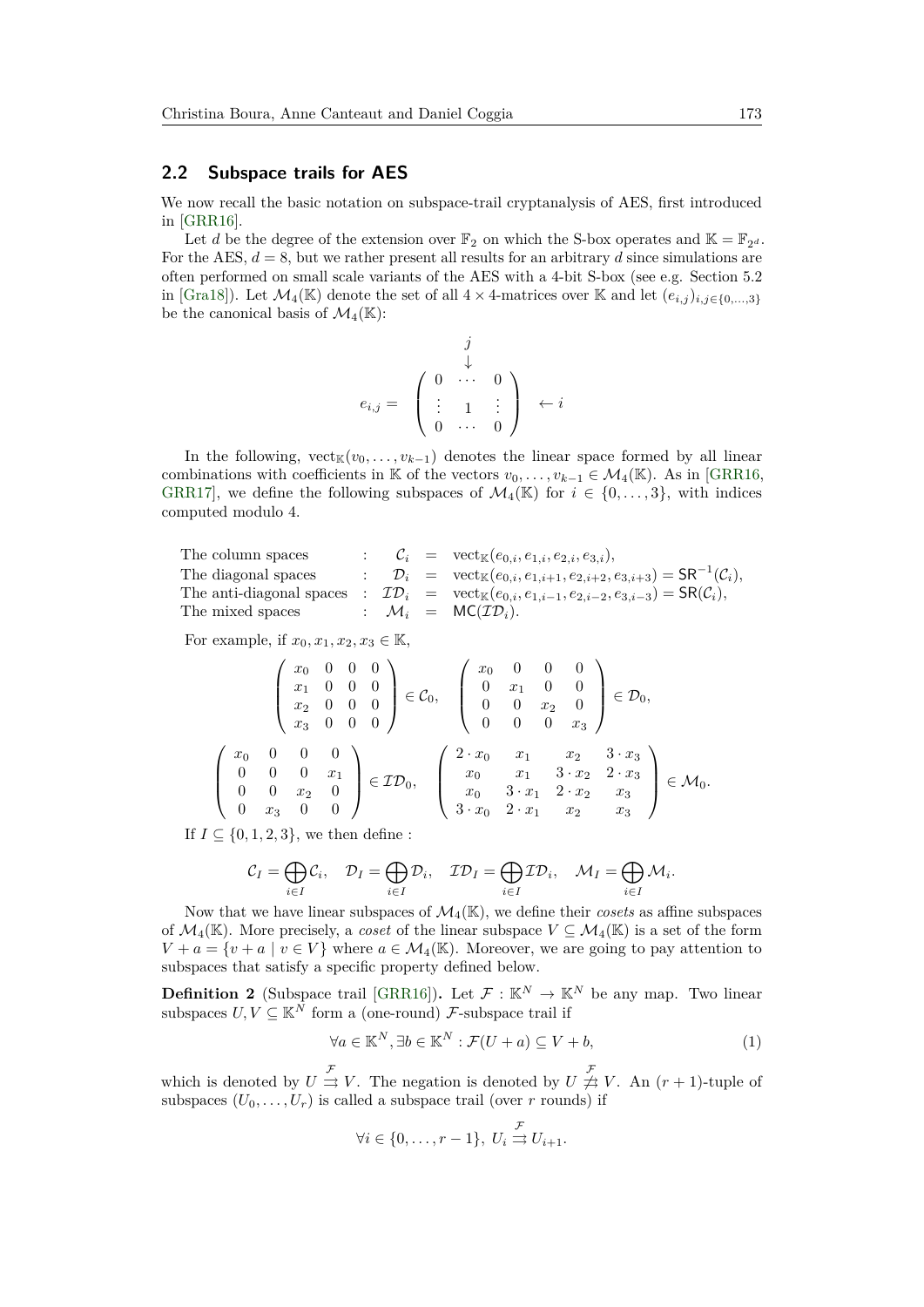For example, we have the trivial subspace trails  $\{0\} \stackrel{\mathcal{F}}{\Rightarrow} \{0\}$  and  $U \stackrel{\mathcal{F}}{\Rightarrow} \mathbb{K}^N$ . In this paper, we only consider *exact* subspace trails, i.e., for which equality holds in [\(1\)](#page-3-0).

### <span id="page-4-0"></span>**3 Distinguishers based on subspace trails**

We describe in this section three distinguishers based on subspace trail cryptanalysis in order to have a complete understanding of the context in which our contribution lies. The first one, describes the multiple-of-8 property presented by Grassi, Rechberger and Rønjom at Eurocrypt 2017 [\[GRR17\]](#page-20-3), while the other two are based on the mixture differential property and were published recently by Grassi in [\[Gra18\]](#page-20-5).

#### **3.1 The distinguisher from [\[GRR17\]](#page-20-3)**

We first describe the distinguisher presented in [\[GRR17\]](#page-20-3). We begin with this easy to verify lemma describing a two-round subspace trail for the AES.

<span id="page-4-3"></span>**Lemma 1** ([\[GRR16\]](#page-20-8)). Let  $I \subseteq \{0, 1, 2, 3\}$ , then  $\mathcal{D}_I \stackrel{\mathcal{R}}{\Rightarrow} \mathcal{C}_I \stackrel{\mathcal{R}}{\Rightarrow} \mathcal{M}_I$ .

Now comes a more subtle lemma which is the keystone of Theorem [1.](#page-4-1) In the whole paper, as in [\[GRR17\]](#page-20-3), we always consider *unordered pairs* of elements and denote them as pair sets, i.e.  $\{a, b\}$ .

<span id="page-4-2"></span>**Lemma 2** ([\[GRR17\]](#page-20-3)). Let  $a \in M_4(\mathbb{K})$ ,  $i \in \{0, 1, 2, 3\}$ ,  $J \subset \{0, 1, 2, 3\}$ . We define

$$
n = #\{\{p^0, p^1\} \text{ with } p^0, p^1 \in \mathcal{M}_i + a \mid \mathcal{R}(p^0) + \mathcal{R}(p^1) \in \mathcal{D}_J\}.
$$

*Then*  $n \equiv 0 \mod 8$ *.* 

A proof of Lemma [2](#page-4-2) is given in Section 6 of [\[GRR17\]](#page-20-3) but we provide in Section [4](#page-5-0) a much more compact proof of this same result. A direct consequence of Lemmas [1](#page-4-3) and [2](#page-4-2) is the following theorem.

<span id="page-4-1"></span>**Theorem 1** ([\[GRR17\]](#page-20-3)). Let  $a \in M_4(\mathbb{K})$ ,  $i \in \{0, 1, 2, 3\}$ ,  $J \subseteq \{0, 1, 2, 3\}$ . We define

$$
n = #\{\{p^0, p^1\} \text{ with } p^0, p^1 \in \mathcal{D}_i + a \mid \mathcal{R}^5(p^0) + \mathcal{R}^5(p^1) \in \mathcal{M}_J\}.
$$

*Then*  $n \equiv 0 \mod 8$ *.* 

Theorem [1](#page-4-1) directly provides a distinguisher for five rounds of the AES independent of the secret key. Indeed, given an oracle simulating either five rounds of the AES, either a random permutation, one can compute the number *n* from Theorem [1](#page-4-1) with only the  $2^{32}$  plaintexts belonging to the same coset of  $\mathcal{D}_i$ . This distinguisher is fully described in [\[GRR17\]](#page-20-3).

Exploiting the above distinguisher for mounting a key-recovery attack on more rounds revealed to be however a difficult task because of the form of the output subspace  $\mathcal{M}_I$ . Indeed, as  $\mathcal{M}_J$  affects the whole AES-state, a key-recovery attack requires the guess of the entire subkey in the last round. For this reason, Grassi presented in [\[Gra18\]](#page-20-5) new distinguishers that exploit similar properties but have a description that is more adapted to a key-recovery attack. The counterpart is that these distinguishers cover one round fewer than in [\[GRR17\]](#page-20-3).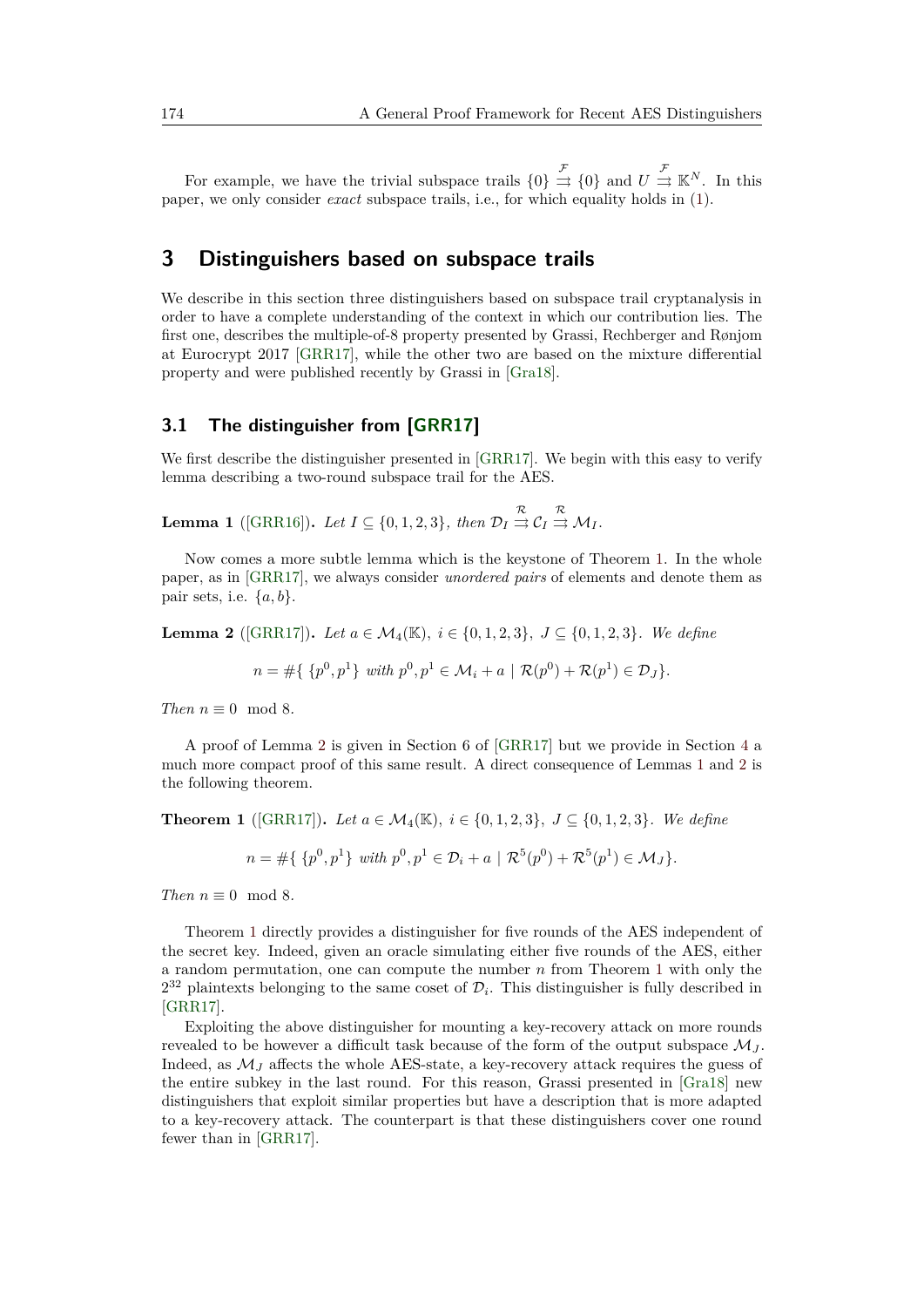#### **3.2 The two distinguishers from [\[Gra18\]](#page-20-5)**

In the following, we use the notation from [\[Gra18\]](#page-20-5): for a given basis  $(g_0, \ldots, g_{k-1})$  and a given element  $a \in \mathcal{M}_4(\mathbb{K})$ , a vector *p* in the affine subspace  $a + \text{vect}_{\mathbb{K}}(g_0, \ldots, g_{k-1})$  defined by  $p = a + \sum_{i=0}^{k-1} x_i g_i$  with  $x_i \in \mathbb{K}$  is denoted by  $p \equiv (x_0, \ldots, x_{k-1})$ .

<span id="page-5-1"></span>**Theorem 2** ([\[Gra18\]](#page-20-5)). Let  $a \in M_4(\mathbb{K})$ ,  $i \in \{0, 1, 2, 3\}$ ,  $J \subseteq \{0, 1, 2, 3\}$  and let  $p^0, p^1, q^0, q^1 \in \{0, 1, 2, 3\}$  $\mathrm{vect}_{\mathbb{K}}(e_{0,i},e_{1,i})+a$ . *Suppose that* 

1. 
$$
p^0 \equiv (x_0, x_1), \quad p^1 \equiv (y_0, y_1),
$$

2. 
$$
q^0 \equiv (x_0, y_1), \quad q^1 \equiv (y_0, x_1).
$$

*Then*

$$
\mathcal{R}^4(p^0) + \mathcal{R}^4(p^1) \in \mathcal{M}_J \text{ if and only if } \mathcal{R}^4(q^0) + \mathcal{R}^4(q^1) \in \mathcal{M}_J.
$$

We will provide an alternative proof of Theorem [2](#page-5-1) in Section [5.](#page-10-0) The following variant of the distinguisher, involving another input subspace, is also exhibited in [\[Gra18\]](#page-20-5).

<span id="page-5-2"></span>**Theorem 3** ([\[Gra18\]](#page-20-5)). Let  $a \in M_4(\mathbb{K})$ ,  $i \in \{0, 1, 2, 3\}$ ,  $J \subseteq \{0, 1, 2, 3\}$  and let  $p^0, p^1 \in$  $C_i + a$ . Suppose that  $p^0 \equiv (x_0, x_1, x_2, x_3)$  and that  $p^1 \equiv (y_0, y_1, y_2, y_3)$ . Then,

 $\mathcal{R}^4(p^0) + \mathcal{R}^4(p^1) \in \mathcal{M}_J$  if and only if  $\mathcal{R}^4(q^0) + \mathcal{R}^4(q^1) \in \mathcal{M}_J$ ,

 $for \ all \ sets \ of \ plaintexts \ \{q^0, q^1\} \ with \ q^0, q^1 \in \mathcal{C}_i + a \ \ of \ the \ following \ form:$ 

*1.*  $q^0 \equiv (y_0, x_1, x_2, x_3), \quad q^1 \equiv (x_0, y_1, y_2, y_3)$ 2.  $q^0$  ≡ ( $x_0, y_1, x_2, x_3$ ),  $q^1$  ≡ ( $y_0, x_1, y_2, y_3$ ) *3.*  $q^0$  ≡ ( $x_0, x_1, y_2, x_3$ ),  $q^1$  ≡ ( $y_0, y_1, x_2, y_3$ ) *4.*  $q^0$  ≡ ( $x_0, x_1, x_2, y_3$ ),  $q^1$  ≡ ( $y_0, y_1, y_2, x_3$ ) *5.*  $q^0 \equiv (x_0, x_1, y_2, y_3), \quad q^1 \equiv (y_0, y_1, x_2, x_3)$ *6.*  $q^0$  ≡ ( $x_0, y_1, x_2, y_3$ ),  $q^1$  ≡ ( $y_0, x_1, y_2, x_3$ ) *7.*  $q^0 \equiv (x_0, y_1, y_2, x_3), \quad q^1 \equiv (y_0, x_1, x_2, y_3)$ 

We will provide a proof of Theorem [3](#page-5-2) in Section [4.](#page-5-0)

# <span id="page-5-0"></span>**4 A more concise and general proof**

This section is dedicated to our proof of Lemma 2 from [\[GRR17\]](#page-20-3) (Lemma [2](#page-4-2) here). This new proof is a much more concise version of the case-by-case proof given in the original paper. To be more precise, instead of proving Lemma 2, we prove directly a more general variant. This generalisation is present in the original paper but its proof is only sketched in Appendix A of [\[GRR17\]](#page-20-3). Indeed, the proof framework of Lemma 2 in [\[GRR17\]](#page-20-3) does not allow a compact proof of this generalisation.

Our approach for proving Lemma [2](#page-4-2) can be divided into three steps:

- there exists an equivalence relation between pairs of elements in a certain subspace of  $\mathcal{M}_4(\mathbb{K})$  (Definition [4\)](#page-6-0);
- some function on those pairs derived from the round function is invariant under this equivalence relation (Theorem [4\)](#page-6-1);
- the cardinality of the equivalence classes is always a multiple of 8 (Proposition [1\)](#page-8-0).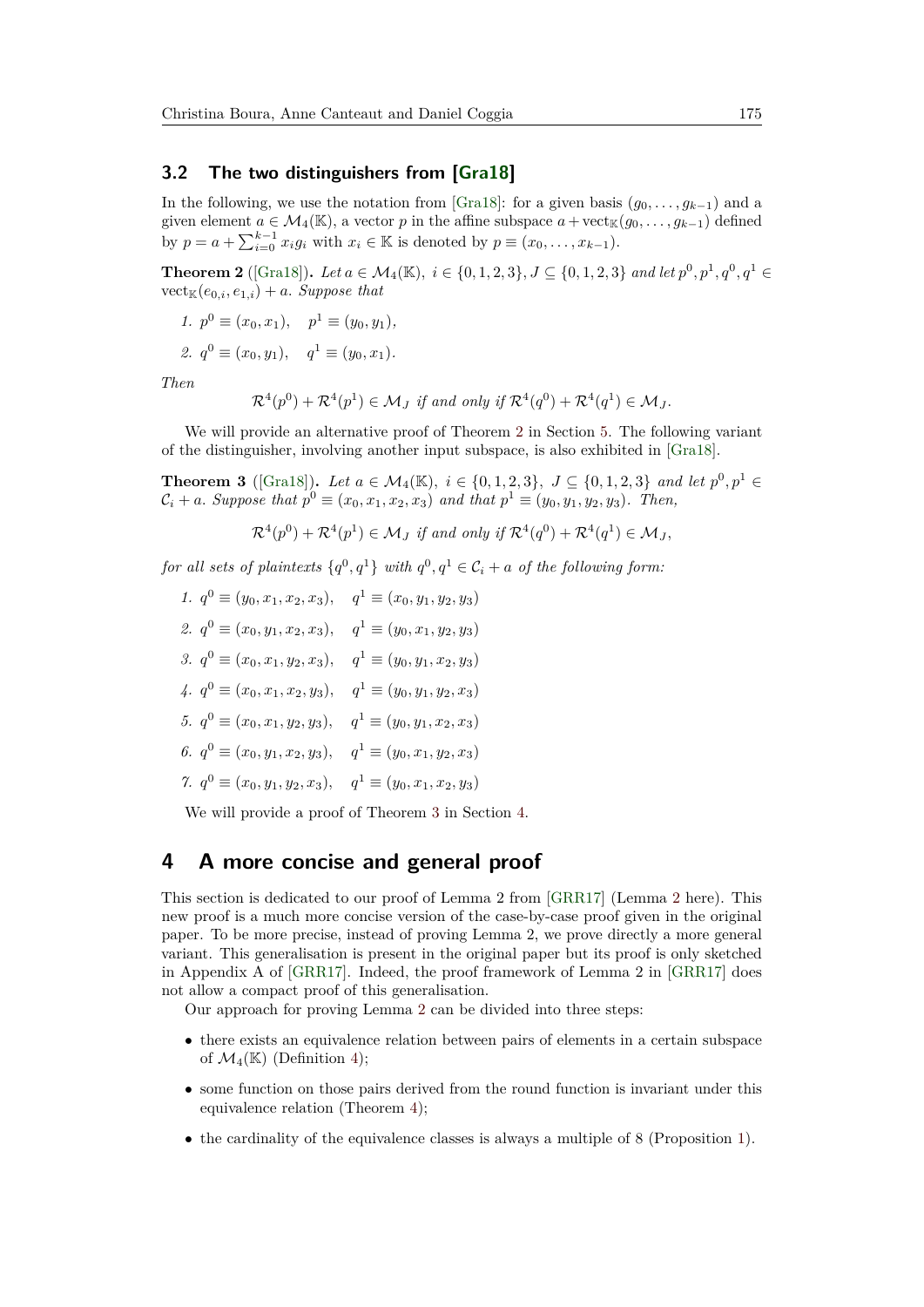In the following, we fix  $a \in M_4(\mathbb{K})$ ,  $I \subseteq \{0, 1, 2, 3\}$  and  $J \subseteq \{0, 1, 2, 3\}$ . Here it might help to remind that

$$
\mathcal{ID}_I = \text{vect}_{\mathbb{K}}(e_{k,i-k} \mid k \in \{0, 1, 2, 3\}, i \in I) = \text{vect}_{\mathbb{K}}(e_{i-k,k} \mid k \in \{0, 1, 2, 3\}, i \in I),
$$
  

$$
\mathcal{M}_I = \text{MC}(\mathcal{ID}_I) = \text{vect}_{\mathbb{K}}(\text{MC}(e_{i-k,k}) \mid k \in \{0, 1, 2, 3\}, i \in I).
$$

#### **4.1 An equivalence relation between pairs of states**

<span id="page-6-2"></span>**Definition 3** (Information set). Let  $\{p^0, p^1\}$  be a set of elements in  $\mathcal{M}_I + a$ , written as

$$
p^{0} = \sum_{k=0}^{3} \sum_{i \in I} p_{i,k}^{0} \mathsf{MC}(e_{i-k,k}) + a \text{ and } p^{1} = \sum_{k=0}^{3} \sum_{i \in I} p_{i,k}^{1} \mathsf{MC}(e_{i-k,k}) + a
$$

for some (uniquely defined)  $p_{i,k}^0, p_{i,k}^1 \in \mathbb{K}, i \in I, 0 \leq k \leq 3$ . The *information set K* of  $\{p^0, p^1\}$  is defined as

$$
K = \{k \in \{0, 1, 2, 3\} \mid \exists i \in I : p_{i,k}^0 \neq p_{i,k}^1\}.
$$

<span id="page-6-0"></span>**Definition 4** (Equivalence relation). Let  $P = \{p^0, p^1\}$  and  $Q = \{q^0, q^1\}$  with  $p^0, p^1, q^0, q^1 \in$  $M_I + a$ . We say that  $P \sim Q$  if:

- $\{p^0, p^1\}$  and  $\{q^0, q^1\}$  have the same information set *K*.
- $\forall k \in K, \exists b \in \{0, 1\} : \forall i \in I, q_{i,k}^0 = p_{i,k}^b \text{ and } q_{i,k}^1 = p_{i,k}^{1-b}.$

Clearly,  $\sim$  is an equivalence relation on unordered pairs of  $\mathcal{M}_I + a$ .

**Example 1.** The following two sets  $\{p_0, p_1\}$  and  $\{q_0, q_1\}$ , with  $p_0, p_1, q_0, q_1 \in \mathcal{M}_0$  are equivalent.

$$
\{p_0, p_1\} = \left\{ \left( \begin{array}{cccc} 2 \cdot x_0 & x_1 & z_2 & 3 \cdot z_3 \\ x_0 & x_1 & 3 \cdot z_2 & 2 \cdot z_3 \\ x_0 & 3 \cdot x_1 & 2 \cdot z_2 & z_3 \\ 3 \cdot x_0 & 2 \cdot x_1 & z_2 & z_3 \end{array} \right), \left( \begin{array}{cccc} 2 \cdot y_0 & y_1 & z_2 & 3 \cdot z_3 \\ y_0 & y_1 & 3 \cdot z_2 & 2 \cdot z_3 \\ y_0 & 3 \cdot y_1 & 2 \cdot z_2 & z_3 \\ 3 \cdot y_0 & 2 \cdot y_1 & z_2 & z_3 \end{array} \right) \right\}
$$
  

$$
\{q_0, q_1\} = \left\{ \left( \begin{array}{cccc} 2 \cdot x_0 & y_1 & w_2 & 3 \cdot w_3 \\ x_0 & y_1 & 3 \cdot w_2 & 2 \cdot w_3 \\ x_0 & 3 \cdot y_1 & 2 \cdot w_2 & w_3 \\ 3 \cdot x_0 & 2 \cdot y_1 & w_2 & w_3 \end{array} \right), \left( \begin{array}{cccc} 2 \cdot y_0 & x_1 & w_2 & 3 \cdot w_3 \\ y_0 & x_1 & 3 \cdot w_2 & 2 \cdot w_3 \\ y_0 & x_1 & 3 \cdot w_2 & 2 \cdot w_3 \\ y_0 & 3 \cdot x_1 & 2 \cdot w_2 & w_3 \\ 3 \cdot y_0 & 2 \cdot x_1 & w_2 & w_3 \end{array} \right) \right\}
$$

The information set of these pairs has cardinality  $|K| = 2$ .

Now that we have the right definitions, we can state and prove the following key theorem that has also other applications than just proving Lemma [2.](#page-4-2) It is worth noticing that, in the original proof of Lemma [2,](#page-4-2) the authors split the proof procedure in several cases, each case corresponding to a different size of the information set. In our approach we assemble all cases together by using the above introduced equivalence relation.

<span id="page-6-1"></span>**Theorem 4.** *For any*  $a \in M_4(\mathbb{K})$ *, the function*  $\Delta$  *operating on unordered pairs of elements in*  $M_I + a$  *and defined by* 

$$
\Delta: \ \{p^0, p^1\} \ \longmapsto \ \mathcal{R}(p^0) + \mathcal{R}(p^1)
$$

*is constant over the equivalence classes for* ∼*.*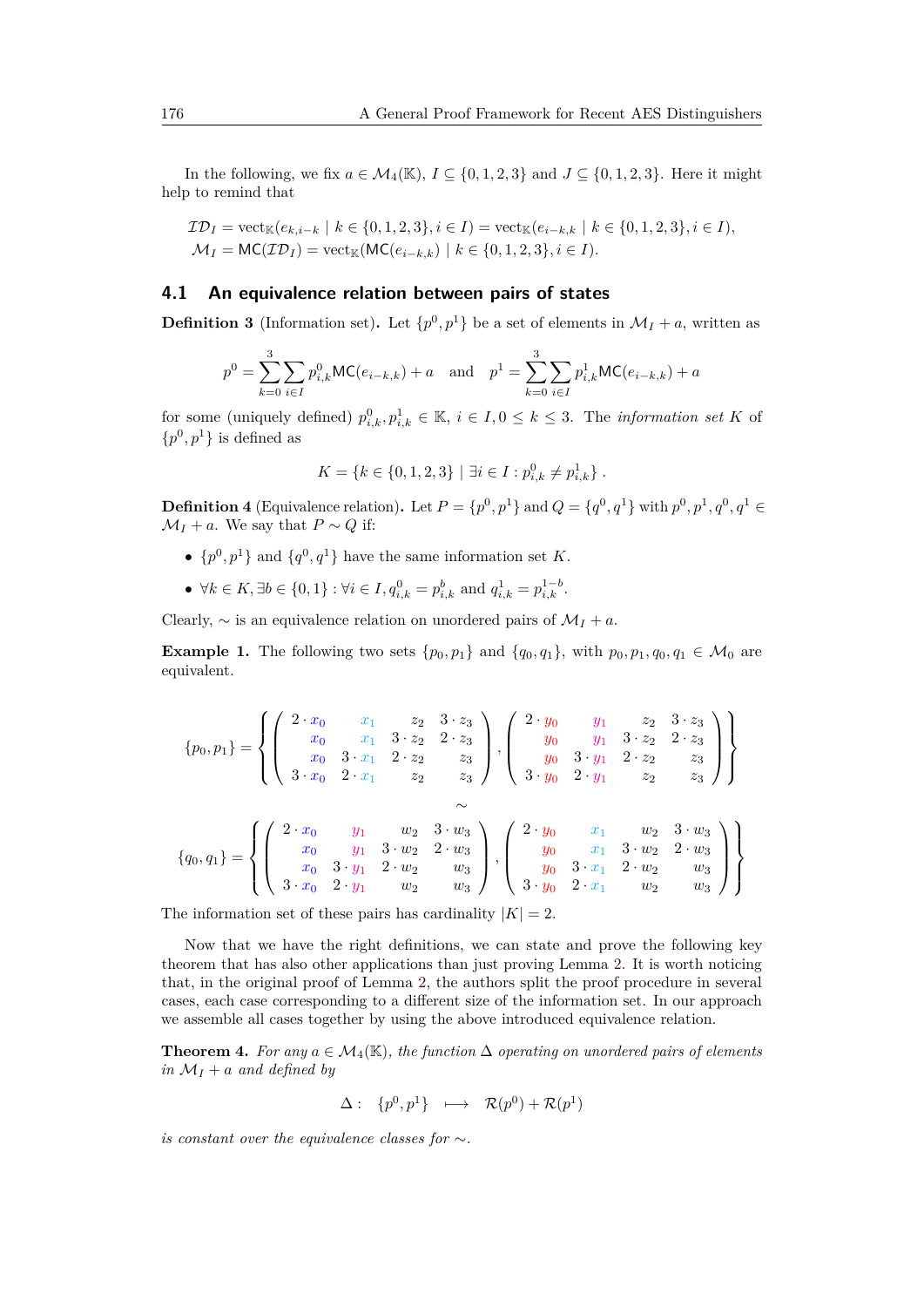*Proof.* Let  $P = \{p^0, p^1\}$  and  $Q = \{q^0, q^1\}$  with  $p^0, p^1, q^0, q^1 \in M_I + a$  such that  $P \sim Q$ . We write as in Definition [3](#page-6-2)

$$
p^{0} = \sum_{k=0}^{3} \sum_{i \in I} p_{i,k}^{0} \mathsf{MC}(e_{i-k,k}) + a \text{ and } p^{1} = \sum_{k=0}^{3} \sum_{i \in I} p_{i,k}^{1} \mathsf{MC}(e_{i-k,k}) + a.
$$

We also write the MixColumns matrix  $M_{MC} = (m_{\ell,k})_{0 \leq \ell,k \leq 3}$ . Hence

<span id="page-7-0"></span>
$$
p^{0} = \sum_{k,\ell} \sum_{i \in I} p_{i,k}^{0} m_{\ell,i-k} e_{\ell,k} + a = \sum_{k,\ell} \left( \sum_{i \in I} p_{i,k}^{0} m_{\ell,i-k} + a_{\ell,k} \right) e_{\ell,k}.
$$

Then  $S(p^0) = \sum_{k,\ell} S$ -box  $\left(\sum_{i \in I} p_{i,k}^0 m_{\ell,i-k} + a_{\ell,k}\right) e_{\ell,k}$  and

$$
\mathcal{S}(p^0) + \mathcal{S}(p^1) = \sum_{k,\ell} \left[ \text{S-box}\left(\sum_{i \in I} p_{i,k}^0 m_{\ell,i-k} + a_{\ell,k}\right) + \text{S-box}\left(\sum_{i \in I} p_{i,k}^1 m_{\ell,i-k} + a_{\ell,k}\right) \right] e_{\ell,k} \tag{2}
$$

It is now clear with Definition [4](#page-6-0) and Equation [\(2\)](#page-7-0) that  $\mathcal{S}(p^0) + \mathcal{S}(p^1)$  and  $\mathcal{S}(q^0) + \mathcal{S}(q^1)$ are equal in  $\mathcal{M}_4(\mathbb{K})$ . Indeed, with *K* the information set of *P* and *Q*,

$$
\mathcal{S}(q^{0}) + \mathcal{S}(q^{1})
$$
\n
$$
= \sum_{k,\ell \in \{0,1,2,3\}} \left[ S\text{-box} \left( \sum_{i \in I} q_{i,k}^{0} m_{\ell,i-k} + a_{\ell,k} \right) + S\text{-box} \left( \sum_{i \in I} q_{i,k}^{1} m_{\ell,i-k} + a_{\ell,k} \right) \right] e_{\ell,k}
$$
\n
$$
= \sum_{\ell \in \{0,1,2,3\}} \left[ S\text{-box} \left( \sum_{i \in I} q_{i,k}^{0} m_{\ell,i-k} + a_{\ell,k} \right) + S\text{-box} \left( \sum_{i \in I} q_{i,k}^{1} m_{\ell,i-k} + a_{\ell,k} \right) \right] e_{\ell,k}
$$
\n
$$
= \sum_{\ell \in \{0,1,2,3\}} \left[ S\text{-box} \left( \sum_{i \in I} q_{i,k}^{0(k)} m_{\ell,i-k} + a_{\ell,k} \right) + S\text{-box} \left( \sum_{i \in I} q_{i,k}^{1-b(k)} m_{\ell,i-k} + a_{\ell,k} \right) \right] e_{\ell,k}
$$
\n
$$
= \sum_{\ell \in \{0,1,2,3\}} \left[ S\text{-box} \left( \sum_{i \in I} p_{i,k}^{0} m_{\ell,i-k} + a_{\ell,k} \right) + S\text{-box} \left( \sum_{i \in I} p_{i,k}^{1-b(k)} m_{\ell,i-k} + a_{\ell,k} \right) \right] e_{\ell,k}
$$
\n
$$
= \mathcal{S}(p^{0}) + \mathcal{S}(p^{1}).
$$

Therefore,

$$
\Delta(P) = \mathcal{R}(p^0) + \mathcal{R}(p^1)
$$
  
=  $\mathcal{K} \circ \mathcal{L} \circ \mathcal{S}(p^0) + \mathcal{K} \circ \mathcal{L} \circ \mathcal{S}(p^1)$   
=  $\mathcal{L}(\mathcal{S}(p^0) + \mathcal{S}(p^1))$  by characteristic 2 and linearity of  $\mathcal{L}$ ;  
=  $\mathcal{L}(\mathcal{S}(q^0) + \mathcal{S}(q^1))$  by our previous observation;  
=  $\Delta(Q)$ .

 $\Box$ 

We would like to adapt in Section [5](#page-10-0) the previous theorem to any SPN structure and any linear space. For this, it is important to identify the key argument that makes the proof work. Looking at the proof carefully, it appears that it relies on the fact that the coordinates  $p_{i,k}$  of the elements in  $\mathcal{M}_I$  can be decomposed into disjoint sets, in such a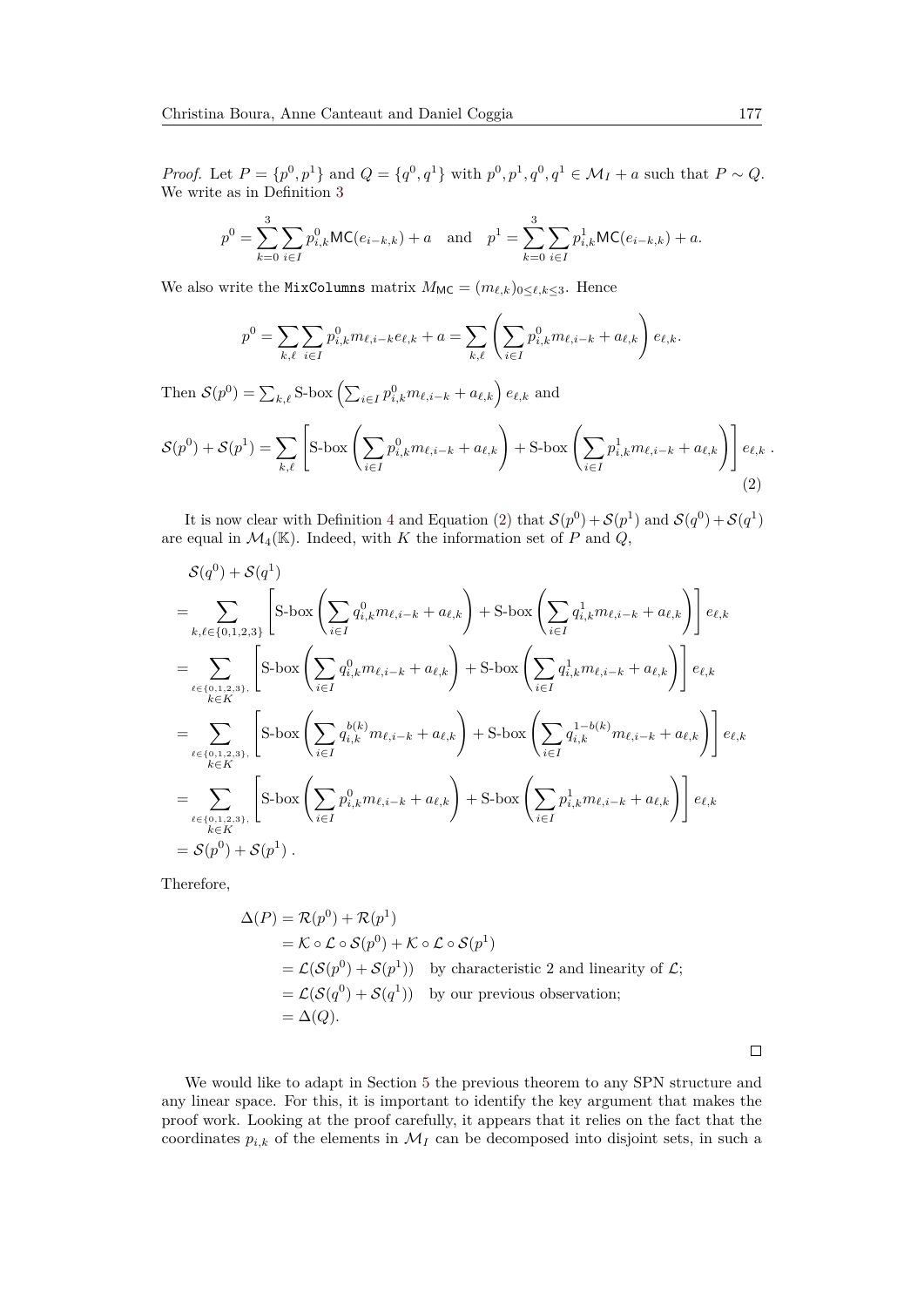way that each individual S-box involves only one coordinate subset. Here, the four subsets correspond to the coordinates  $p_{i,k}$  sharing the same index *k*. Indeed, the S-box at Row  $\ell$ and Column *k* involves all  $p_{i,k}, i \in I$ . This particular structure then makes possible to exchange between the two pairs  $\{p^0, p^1\}$  and  $\{q^0, q^1\}$  the coordinates corresponding to one of the subsets. This is exactly the property that we will consider in the generalisation presented in Section [5.](#page-10-0)

#### **4.2 The multiple-of-8 property**

The multiple-of-8 property presented in Lemma [2](#page-4-2) is then a direct consequence of the previous theorem. It is derived by combining the theorem with the following proposition, which computes the cardinality of the equivalence classes.

<span id="page-8-0"></span>**Proposition 1.** *Let* C *be an equivalence class with information set K. The cardinality of* C *is*

$$
|\mathfrak{C}| = 2^{|K|-1+d|I|(4-|K|)}.
$$

*It is always a multiple of 8.*

*Proof.* Since for a given set  $\{p^0, p^1\}$  with information set *K*, we have that  $\forall k \notin K, \forall i \in$  $I, p_{i,k}^0 = p_{i,k}^1$ , we have  $(2^d)^{|I| \times (4-|K|)}$  choices for the shared coordinates in a pair of  $\mathfrak{C}$ . Those coordinates fixed, we have to make for all  $k \in K$  the choice  $b = 0$  or  $b = 1$ , i.e.  $2^{|K|}$ choices. Since we are counting unordered pairs, we have  $2^{|K|-1+d|I|(4-|K|)}$  elements in  $\mathfrak{C}$ . Obviously, the exponent  $|K| - 1 + d|I|(4 - |K|)$  is minimal for  $|K| = 4$ . We deduce that

$$
|K| - 1 + d|I|(4 - |K|) \ge 3,
$$

leading to  $|\mathfrak{C}| \equiv 0 \mod 8$ .

By combining Proposition [1](#page-8-0) and Theorem [4,](#page-6-1) we deduce the following corollary which generalises Lemma [2](#page-4-2) in the sense that we are not restricted to the case  $|I| = 1$  as in Lemma [2.](#page-4-2)

<span id="page-8-1"></span>**Corollary 1.** Let  $n = \#\{p^0, p^1\}$  with  $p^0, p^1 \in M_I + a \mid \mathcal{R}(p^0) + \mathcal{R}(p^1) \in \mathcal{D}_J\}$ *. Then,*  $n \equiv 0 \mod 8$ .

*Proof.* Let  $\mathcal{P}^2(\mathcal{M}_I + a)$  denote the set of all unordered pairs of elements in  $\mathcal{M}_I + a$ , and  $\mathcal{P}^2(\mathcal{M}_I + a) / \sim$  denote the set of all equivalence classes for  $\sim$ . Since the equivalence classes form a partition of  $\mathcal{P}^2(\mathcal{M}_I + a)$ , we have that

$$
n = \left|\Delta^{-1}(\mathcal{D}_J)\right| = \sum_{\mathfrak{C} \in \mathcal{P}^2(\mathcal{M}_I + a) \big/ \sim} \left|\Delta^{-1}(\mathcal{D}_J) \cap \mathfrak{C}\right|.
$$

We know from Theorem [4](#page-6-1) that  $\Delta$  is constant on the equivalence classes, implying that  $(\Delta^{-1}(\mathcal{D}_J) \cap \mathfrak{C})$  equals either 0 or  $|\mathfrak{C}|$ . In other words, there exists a function  $\delta$  from  $\mathcal{P}^2(\mathcal{M}_I + a) / \sim \text{into } \{0, 1\}$  such that

$$
\left|\Delta^{-1}(\mathcal{D}_J)\cap \mathfrak{C}\right|=\delta(\mathfrak{C})\times |\mathfrak{C}|.
$$

It follows that

*n* =

$$
=\sum_{\mathfrak{C}\in \mathcal{P}^2(\mathcal{M}_I+a)/\sim} \delta(\mathfrak{C})\times |\mathfrak{C}|\equiv 0\mod 8,
$$

since, by Proposition [1,](#page-8-0) all equivalence classes have a cardinality divisible by 8.

$$
\Box
$$

 $\Box$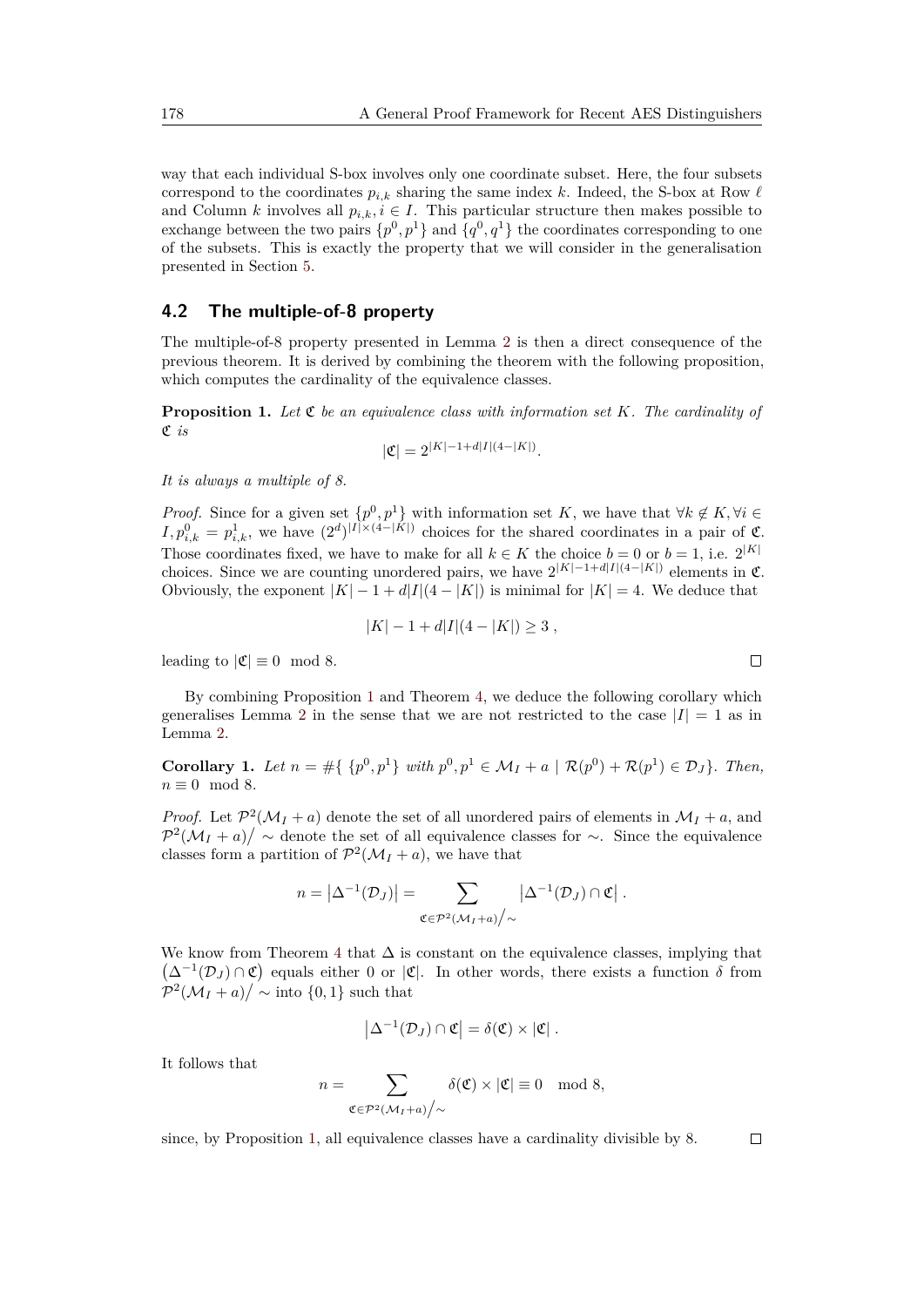#### **4.3 Influence of the branch number**

In [\[GRR17\]](#page-20-3), the proof of Lemma 2 uses the fact that the differential branch number of MC denoted by *b* is maximal and equal to 5 but as we have seen, the branch number *b* does not have any importance for this lemma. It affects the exact value of *n*, but not the fact that it is a multiple of 8.

Indeed, in the formula given in the proof of Corollary [1](#page-8-1) for computing *n*, we can distinguish between the different equivalent classes according to the size of their information set:

$$
n = \sum_{\mathfrak{C} \in \mathcal{P}^2(\mathcal{M}_I + a) \big/ \sim} \delta(\mathfrak{C}) \times |\mathfrak{C}| = \sum_{h=0}^4 \sum_{\mathfrak{C}: |K(\mathfrak{C})| = h} \delta(\mathfrak{C}) \times |\mathfrak{C}|.
$$

Obviously, for any  $\{p^0, p^1\}$  with information set *K*,

$$
p^{0} + p^{1} = \sum_{k=0}^{3} \sum_{i \in I} (p_{i,k}^{0} + p_{i,k}^{1}) \text{MC}(e_{i-k,k}) = \sum_{k \in K} \sum_{i \in I} (p_{i,k}^{0} + p_{i,k}^{1}) \text{MC}(e_{i-k,k}) \in \mathcal{C}_{K},
$$

implying, by Lemma [1,](#page-4-3) that  $(\mathcal{R}(p^0) + \mathcal{R}(p^1))$  belongs to  $\mathcal{M}_K$ .

However, it has been proved in [\[GRR16,](#page-20-8) Lemma 5] that, for any two sets  $I, J \subseteq$  $\{0, \ldots, 3\}$  such that  $|I|+|J| < b$  where *b* is the branch number of MC, we have  $\mathcal{D}_I \cap \mathcal{M}_J =$ {0}. It then follows that, if *K* has size  $h < b - |J|$ , then  $\mathcal{R}(p^0) + \mathcal{R}(p^1) \notin \mathcal{D}_J$  unless  $p^0 = p^1$ . We can then express the influence of the branch number on *n* with the formula

$$
n = \sum_{h=b-|J|}^{4} \sum_{\mathfrak{C}: |K(\mathfrak{C})|=h} \delta(\mathfrak{C}) \times |\mathfrak{C}|,
$$

which does not affect the multiple-of-8 property.

#### <span id="page-9-0"></span>**4.4 An alternative proof of Theorem [3](#page-5-2)**

The multiple-of-8 property is a consequence of Theorem [4,](#page-6-1) which states that the function  $\Delta$  is constant over each equivalence class. However, this invariance can be directly used as a distinguishing property. This is actually what is done by the second *mixture-differential distinguisher* exhibited in [\[Gra18\]](#page-20-5) and detailed in Theorem [3:](#page-5-2) Theorem [3](#page-5-2) is nothing else than the combination of Theorem [4](#page-6-1) with the subspace trail given by Lemma [1.](#page-4-3) Indeed, consider  $p^0$  and  $p^1$  in  $\mathcal{C}_i + a$  with  $p^0 \equiv (x_0, x_1, x_2, x_3)$  and  $p^1 \equiv (y_0, y_1, y_2, y_3)$ . Then, from Lemma [1,](#page-4-3)  $\mathcal{R}(p^0)$  and  $\mathcal{R}(p^1)$  belong to the same coset of  $\mathcal{M}_i$  and their decompositions over the basis  $(MC(e_{i,0}), MC(e_{i-1,1}), MC(e_{i-2,2}), MC(e_{i-3,3}))$  are given by

$$
\mathcal{R}(p^0) \equiv (S\text{-box}(x_0 + a_{0,i}), \dots, S\text{-box}(x_3 + a_{3,i})) \mathcal{R}(p^1) \equiv (S\text{-box}(y_0 + a_{0,i}), \dots, S\text{-box}(y_3 + a_{3,i})).
$$

It follows that, if the two pairs  $\{p^0, p^1\}$  and  $\{q^0, q^1\}$  satisfy one of the relations given in Theorem [3,](#page-5-2) then  $\{\mathcal{R}(p^0), \mathcal{R}(p^1)\}\$  and  $\{\mathcal{R}(q^0), \mathcal{R}(q^1)\}\$  belong to the same equivalence class for ∼. We then deduce from Theorem [4](#page-6-1) that  $\Delta$  takes the same value on these two pairs, i.e.,

$$
\mathcal{R}^2(p^0) + \mathcal{R}^2(p^1) = \mathcal{R}^2(q^0) + \mathcal{R}^2(q^1) .
$$

Consequently,

$$
\mathcal{R}^2(p^0) + \mathcal{R}^2(p^1) \in \mathcal{D}_J
$$
 if and only if  $\mathcal{R}^2(q^0) + \mathcal{R}^2(q^1) \in \mathcal{D}_J$ .

Moreover, we know from Lemma [1](#page-4-3) that  $\mathcal{D}_J \stackrel{\mathcal{R}}{\Rightarrow} \mathcal{C}_J \stackrel{\mathcal{R}}{\Rightarrow} \mathcal{M}_J$ , implying that

$$
\mathcal{R}^4(p^0) + \mathcal{R}^4(p^1) \in \mathcal{M}_J
$$
 if and only if  $\mathcal{R}^4(q^0) + \mathcal{R}^4(q^1) \in \mathcal{M}_J$ .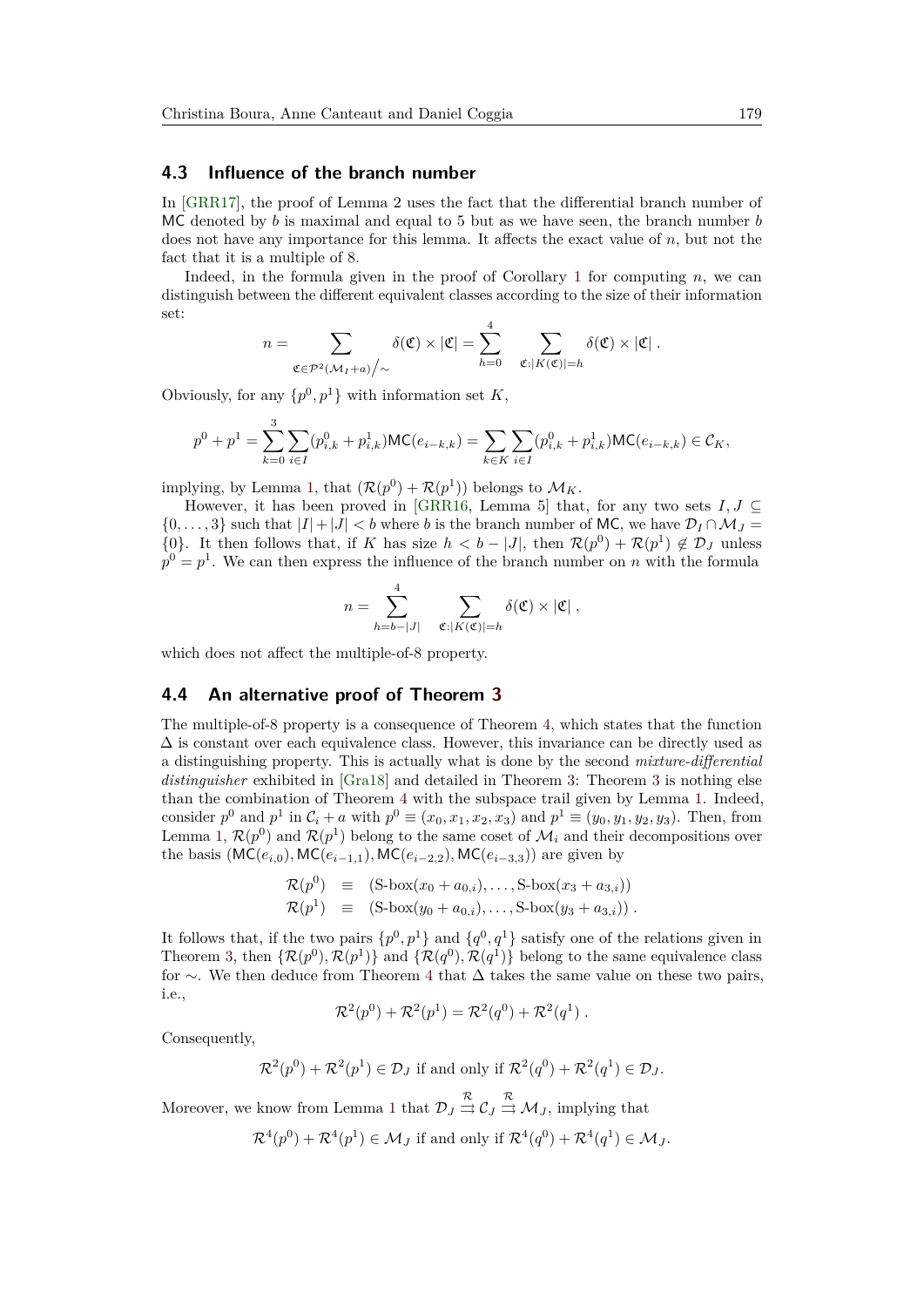### <span id="page-10-0"></span>**5 Adaptation to a general SPN construction**

We provide in this section an extensive version of the equivalence relation and the multipleof-8 property for a more general SPN cipher than the AES. A natural question for this extension is to find out what is the particular property of the subspaces  $\mathcal{M}_I$  for Theorem [4](#page-6-1) and Lemma [2](#page-4-2) to work and whether these spaces could be replaced by others without altering the result. For a general SPN cipher, we analyse the form of such subspaces with respect to the non-linear layer of the cipher and provide the necessary conditions for their successful combination.

#### **5.1 A more general setting for Theorem [4](#page-6-1) and Lemma [2](#page-4-2)**

Consider a general SPN cipher working on a state of *N* words, where the size of each word equals the cipher's S-box size. Suppose that the cipher is iterated for an arbitrary number of rounds and that the round-keys as well as the internal state are represented as word-vectors in  $\mathbb{K}^N$  (and not as matrices). An SPN round R is the composition  $\mathcal{K} \circ \mathcal{L} \circ \mathcal{S}$ where:

- S is the substitution layer applying an invertible S-box :  $\mathbb{K} \to \mathbb{K}$  to each word of the internal state in a certain basis  $\{f_0, \ldots, f_{N-1}\}\$  of  $\mathbb{K}^N$ . It is important to notice that we define  $S$  and the basis together.
- $\mathcal L$  is the linear layer, a bijective  $\mathbb F_2$ -linear map of  $\mathbb K^N$ .
- $K$  is the AddRoundKey operation adding to the internal state a round-key of the same size.

We now want to describe a more general subspace  $V$  of  $K^N$  that could play the role of  $\mathcal{M}_I$  in an adaptation of Theorem [4](#page-6-1) to the previously described SPN. As we have already noticed in the previous section, the proof of Theorem [4](#page-6-1) relies on the fact that the coordinates of the elements in the input subspace *V* can be decomposed into several subsets in such a way that each S-box involves only one coordinate subset. This property is captured by the following definition: it requires the existence of a basis of *V* which can be decomposed over the original basis  ${f_0, \ldots, f_{N-1}}$  by a block-diagonal matrix.

<span id="page-10-1"></span>**Definition 5.** Let *V* be a subspace of  $K^N$ . We say that *V* is *compatible with S* if there exists a basis of *V* whose elements written in the basis  $\{f_0, \ldots, f_{N-1}\}$  form a block-diagonal matrix (with blocks having potentially different dimensions) for a certain order of the elements in both bases. We call such a basis of *V* a *compatibility basis*.

Given an arbitrary basis of a subspace  $V$ , it is quite easy to check whether  $V$  is compatible with  $\mathcal S$  by computing the unique reduced echelon form of the corresponding matrix. If, for a given ordering of the rows, this matrix has a reduced echelon form which is block-diagonal, then  $V$  is compatible with  $S$  and the reduced echelon form provides a compatibility basis. Otherwise,  $V$  is not compatible with  $S$ .

We provide now the necessary notation for describing a compatibility basis *g* of a compatible subspace *V*. For this notation to be as clear as possible, we first give a representation of *g* as a collection of column vectors written in the basis *f*.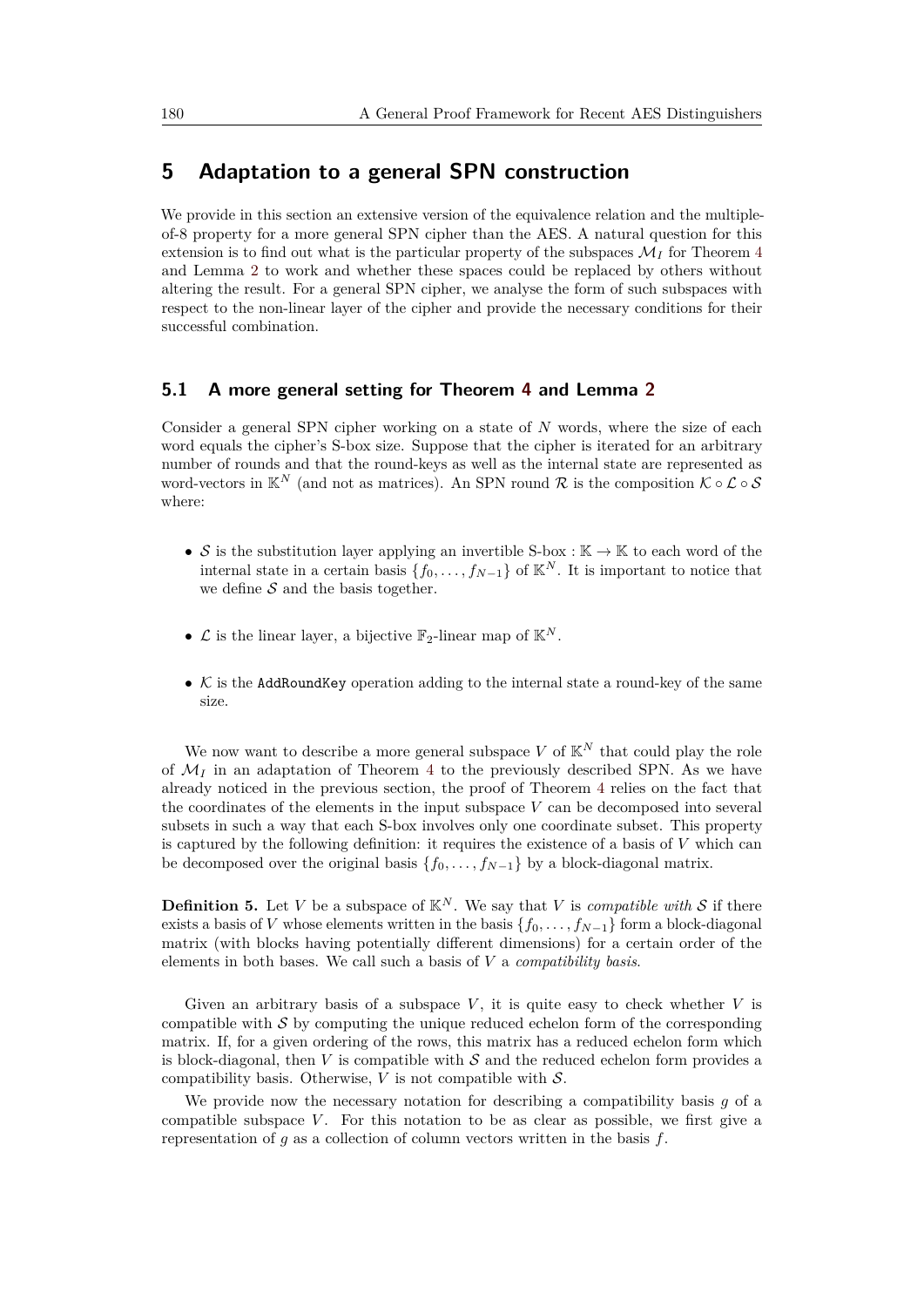$$
\begin{pmatrix}\n* & \cdots & * \\
\vdots & \lambda_{0,\ell,i} & \vdots & 0 & 0 \\
* & \cdots & * & * \\
& & * & \cdots & * \\
& & & * & \cdots & * \\
& & & & * & \cdots & * \\
& & & & & * & \cdots & * \\
& & & & & & * & \cdots & * \\
& & & & & & & * & \cdots & * \\
& & & & & & & & * & \cdots & * \\
& & & & & & & & & * & \cdots & * \\
& & & & & & & & & & * & \cdots & * \\
& & & & & & & & & & & * & \cdots & * \\
& & & & & & & & & & & & * & \cdots & * \\
& & & & & & & & & & & & & * & \cdots & * \\
& & & & & & & & & & & & & & * & \cdots & * \\
& & & & & & & & & & & & & & & * & \cdots & * \\
& & & & & & & & & & & & & & & & * & \cdots & * \\
& & & & & & & & & & & & & & & & & * & \cdots & * \\
& & & & & & & & & & & & & & & & & & * & \cdots & * \\
& & & & & & & & & & & & & & & & & & & & * & \cdots & * & * \end{pmatrix}
$$

- We denote by *h* the number of blocks. The number of basis vectors in the *k*-th block, 0 ≤ *k* < *h* will be denoted by  $i_k$ . It must obviously hold that  $\sum_{k=0}^{h-1} i_k = \dim V$ .
- The basis of *V* will be denoted by  $(g_{k,i})_{k \leq h,i \leq i_k} \in (\mathbb{K}^N)^{\dim V}$ , which means that  $V = \text{vect}_{\mathbb{K}}(g_{k,i} \mid k \leq h, i \leq i_k)$ . The index *k* of a basis element  $g_{k,i}$  stands for the block-number, while *i* represents the position of the vector inside the block *k*.
- There exist  $(h + 1)$  integers  $j_0, \ldots, j_h$ , with  $j_0 = 0$  and  $j_h \leq N$ , such that for all vectors inside the *k*-th block, all coordinates outside the interval  $\{j_k, \ldots, j_{k+1} - 1\}$ are zero.

Then, each basis vector  $g_{k,i}$  can be written as

<span id="page-11-0"></span>
$$
g_{k,i} = \sum_{\ell=0}^{j_{k+1}-j_k-1} \lambda_{k,\ell,i} f_{j_k+\ell} \tag{3}
$$

for some  $\lambda_{k,\ell,i} \in \mathbb{K}$  with  $0 \leq k < h$  and  $0 \leq i < i_k$ .

**Example 2.** For the AES, we have  $N = 16$  and the original basis  $\{f_0, \ldots, f_{15}\}\$  is formed by the vectors  $e_{i,j}$  with  $i, j \in \{0, \ldots, 3\}$ . Let  $I = \{t_0, \ldots, t_{r-1}\}$  be a subset of size *r* of  $\{0, \ldots, 3\}$ . Then,  $\mathcal{M}_I$  is compatible with the AES S-box layer. A compatibility basis of  $\mathcal{M}_I$  is given by

$$
g_{k,i} = \textsf{MC}(e_{t_i-k,k}) \text{ for } 0 \leq k < 4 \text{ and } 0 \leq i < r \text{ .}
$$

Indeed, when the elements of the original basis are ordered by  $f_{4j+i} = e_{i,j}$  for  $i, j \in$  $\{0, \ldots, 3\}, (g_{0,0}, \ldots, g_{3,r-1})$  is obtained by multiplying  $(f_0, \ldots, f_{15})$  by a matrix with  $h = 4$  blocks, all of size *r*. This comes from the fact that, for  $j_k = 4k$ , we have

$$
g_{k,i} = \text{MC}(e_{t_i-k,k}) = \sum_{\ell=0}^3 m_{\ell,t_i-k} e_{\ell,k} = \sum_{\ell=0}^{j_{k+1}-j_k-1} m_{\ell,t_i-k} f_{j_k+\ell},
$$

where  $m_{i,j}$  are the coefficients of the  $4 \times 4$  matrix defining MixColumns. This is exactly the block-diagonal form described by [\(3\)](#page-11-0).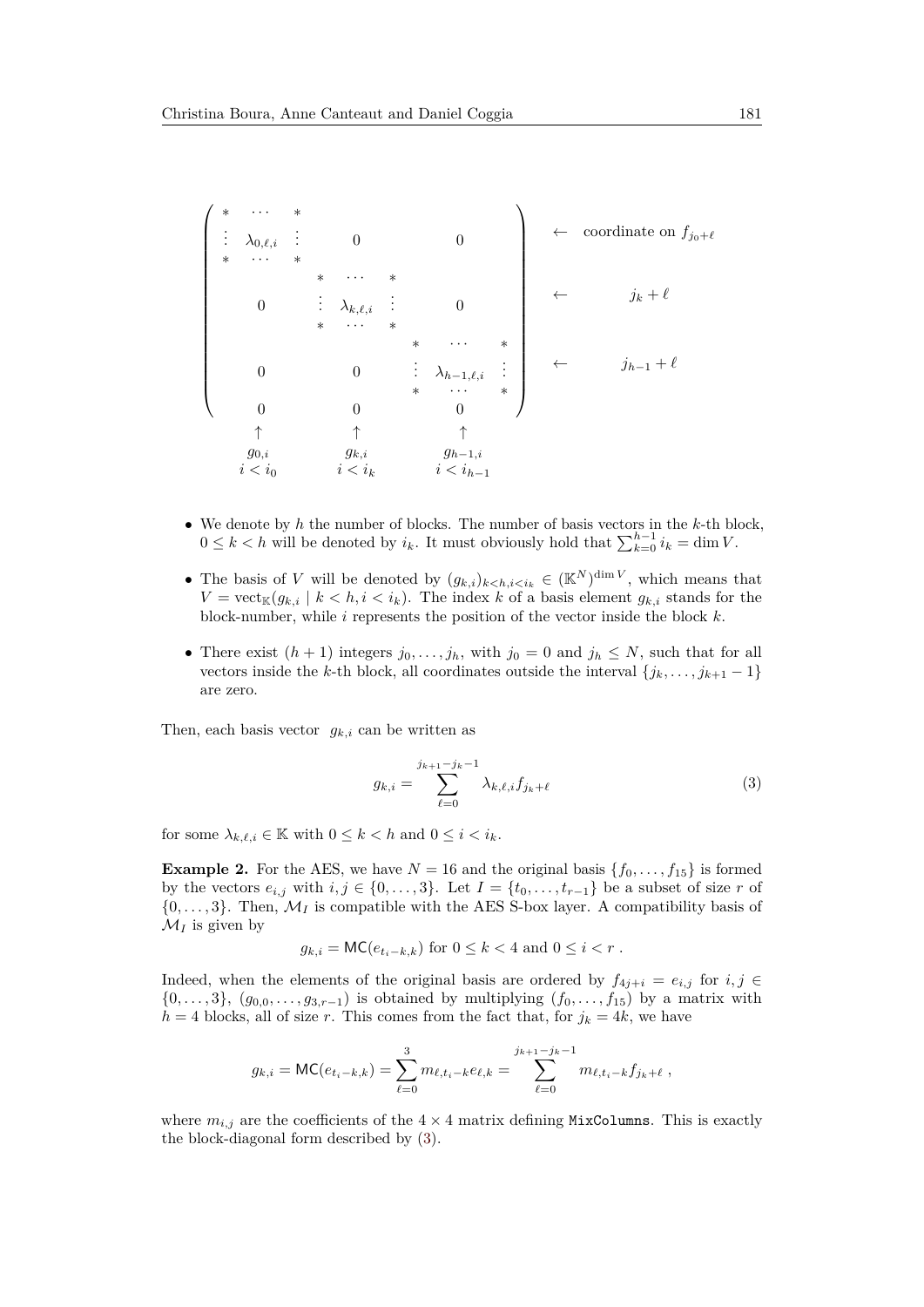For example, a basis of  $\mathcal{M}_0$  can be written as follows, where  $\cdot$  corresponds to 0.

| $\begin{bmatrix} 2 \ 1 \ 1 \ 3 \end{bmatrix}$ |                                            |                                                 |                                               |
|-----------------------------------------------|--------------------------------------------|-------------------------------------------------|-----------------------------------------------|
|                                               |                                            |                                                 |                                               |
|                                               |                                            |                                                 |                                               |
|                                               | $\begin{array}{c} 1 \\ 1 \\ 3 \end{array}$ |                                                 |                                               |
|                                               |                                            |                                                 |                                               |
|                                               |                                            |                                                 |                                               |
|                                               |                                            |                                                 |                                               |
|                                               |                                            |                                                 |                                               |
|                                               |                                            |                                                 |                                               |
|                                               |                                            | $\begin{array}{c} 1 \\ 3 \\ 2 \\ 1 \end{array}$ |                                               |
|                                               |                                            |                                                 |                                               |
|                                               |                                            |                                                 |                                               |
|                                               |                                            |                                                 |                                               |
|                                               |                                            |                                                 |                                               |
|                                               |                                            |                                                 | $\begin{smallmatrix}3\2\1\1\end{smallmatrix}$ |

From now on, we fix  $a \in \mathbb{K}^N$  and a subspace *V* compatible with *S* with compatibility basis *g*. The notion of information set and the equivalence relation between pairs of elements in  $(a + V)$  now involve the decomposition of the elements in V over the basis  ${g_{k,i}}$ , where the coordinates corresponding to the same k are gathered together. The next definition adapts the notion of information set to this context.

**Definition 6** (Information set). Let  $\{p^0, p^1\}$  be an unordered pair of elements from  $V + a$ , written as

$$
p^{0} = \sum_{k=0}^{h-1} \sum_{i=0}^{i_k-1} p_{i,k}^{0} g_{i,k} + a \text{ and } p^{1} = \sum_{k=0}^{h-1} \sum_{i=0}^{i_k-1} p_{i,k}^{1} g_{i,k} + a
$$

for some (uniquely defined)  $p_{i,k}^0, p_{i,k}^1 \in \mathbb{K}$ . The *information set K* of  $\{p^0, p^1\}$  is defined as

 $K = \{k \in \{0, \ldots, h-1\} \mid \exists i < i_k : p_{i,k}^0 \neq p_{i,k}^1\}$ .

Similarly, we define an equivalence relation between pairs of inputs by considering all pairs of elements in  $(a + V)$  obtained by exchanging the sets of coordinates corresponding to the same *k*.

<span id="page-12-0"></span>**Definition 7** (Equivalence relation). Let  $P = \{p^0, p^1\}$  and  $Q = \{q^0, q^1\}$  with  $p^0, p^1, q^0, q^1 \in$  $(V + a)$ . We say that  $P \sim Q$  if:

- $\{p^0, p^1\}$  and  $\{q^0, q^1\}$  have the same information set *K*.
- $\forall k \in K, \exists b \in \{0, 1\} : \forall i \leq i_k, q_{i,k}^0 = p_{i,k}^b \text{ and } q_{i,k}^1 = p_{i,k}^{1-b}.$

 $\sim$  is an equivalence relation on the set of unordered pairs of elements in  $(V + a)$ .

The next theorem is an adaptation of Theorem [4](#page-6-1) to any subspace *V* compatible with S.

<span id="page-12-1"></span>**Theorem 5.** For any  $a \in \mathbb{K}^{N}$ , the function  $\Delta$  operating on unordered pairs of elements *in*  $(V + a)$  *and defined by* 

$$
\Delta: \ \{p^0, p^1\} \ \ \longmapsto \ \ \mathcal{R}(p^0) + \mathcal{R}(p^1)
$$

*is constant over the equivalence classes for* ∼*.*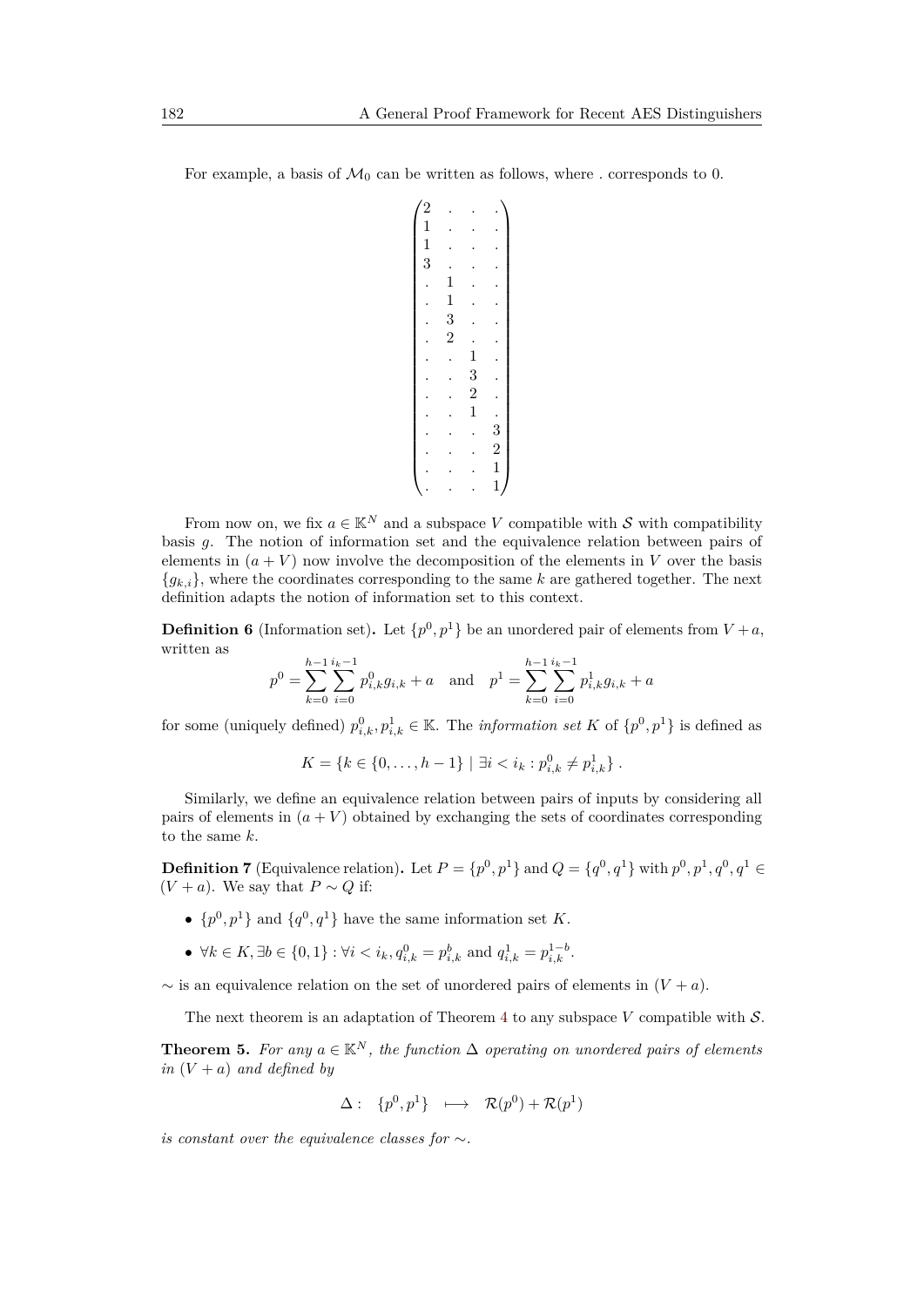*Proof.* Let  $P = \{p^0, p^1\}$ ,  $Q = \{q^0, q^1\}$  such that  $P \sim Q$ . We have with the previously introduced notation

$$
p^{0} = \sum_{k=0}^{h-1} \sum_{i=0}^{i_{k}-1} p_{i,k}^{0} g_{i,k} + a = \sum_{k=0}^{h-1} \sum_{\ell=0}^{j_{k+1}-j_{k}-1} \left( \sum_{i=0}^{i_{k}-1} p_{i,k}^{0} \lambda_{i,k,\ell} + a_{j_{k}+\ell} \right) f_{j_{k}+\ell}
$$

where the last equality is obtained by replacing each  $g_{i,k}$  by its decomposition on the basis  $(f_0, \ldots, f_{N-1})$  given by [\(3\)](#page-11-0). Then

$$
S(p^{0}) = \sum_{k=0}^{h-1} \sum_{\ell=0}^{j_{k+1}-j_{k}-1} S \text{-box} \left( \sum_{i=0}^{i_{k}-1} p_{i,k}^{0} \lambda_{i,k,\ell} + a_{j_{k}+\ell} \right) f_{j_{k}+\ell}
$$

and the difference  $S(p^0) + S(p^1)$  can be written as:

$$
\sum_{k,\ell} \left[ S\text{-box} \left( \sum_{i=0}^{i_k - 1} p_{i,k}^0 \lambda_{i,k,\ell} + a_{j_k + \ell} \right) + S\text{-box} \left( \sum_{i=0}^{i_k - 1} p_{i,k}^1 \lambda_{i,k,\ell} + a_{j_k + \ell} \right) \right] f_{j_k + \ell} \qquad (4)
$$

It is now clear with Definition [7](#page-12-0) and Equation [\(4\)](#page-13-0) that  $S(p^0) + S(p^1)$  and  $S(q^0) + S(q^1)$ are equal in  $\mathbb{K}^N$ . Therefore,

$$
\Delta(P) = \mathcal{R}(p^0) + \mathcal{R}(p^1)
$$
  
=  $\mathcal{K} \circ \mathcal{L} \circ \mathcal{S}(p^0) + \mathcal{K} \circ \mathcal{L} \circ \mathcal{S}(p^1)$   
=  $\mathcal{L}(\mathcal{S}(p^0) + \mathcal{S}(p^1))$  by characteristic 2 and linearity of  $\mathcal{L}$ ;  
=  $\mathcal{L}(\mathcal{S}(q^0) + \mathcal{S}(q^1))$  by our previous observation ;  
=  $\Delta(Q)$ .

From this invariance theorem, we can derive, as in the case of the AES distinguisher, some information on the number of unordered pairs  $\{p^0, p^1\}$  such that  $\Delta(\{p^0, p^1\})$  belongs to a given set  $\mathcal E$ . This consequence is similar to the multiple-of-8 property, but the divisibility of this number depends on the structure of the subspace *V* we consider. This comes from the sizes of the equivalence classes, which are determined in the following proposition.

<span id="page-13-1"></span>**Proposition 2.** Let  $\mathfrak{C}$  be an equivalence class with information set  $K$ . The cardinality of C *is*

$$
|\mathfrak{C}| = 2^{|K|-1+d \sum_{k \notin K} i_k}.
$$

*It is always a multiple of*  $2^{h-1}$ *.* 

*Proof.* We have  $\prod_{k \notin K} (2^d)^{i_k}$  choices for the shared coordinates in a pair of  $\mathfrak{C}$ . Those coordinates fixed, we have to make for all  $k \in K$  the choice  $b = 0$  or  $b = 1$ , i.e.  $2^{|K|}$  choices. Since we are counting unordered pairs, we have  $2^{|K|-1+d} \sum_{k \notin K} i_k$  pairs in  $\mathfrak{C}$ . The exponent  $(K - 1 + d \sum_{k \notin K} i_k)$  is minimal for  $|K| = h$ . Indeed,

$$
\left(|K| - 1 + d \sum_{k \notin K} i_k\right) = \left(d \cdot \dim V - 1 - \sum_{k \in K} (d \cdot i_k - 1)\right)
$$

which obviously decreases as *K* gets bigger. Hence  $|\mathfrak{C}| \equiv 0 \mod 2^{h-1}$ .

We then deduce the following generalisation of the multiple-of-8 property.

<span id="page-13-0"></span> $\Box$ 

 $\Box$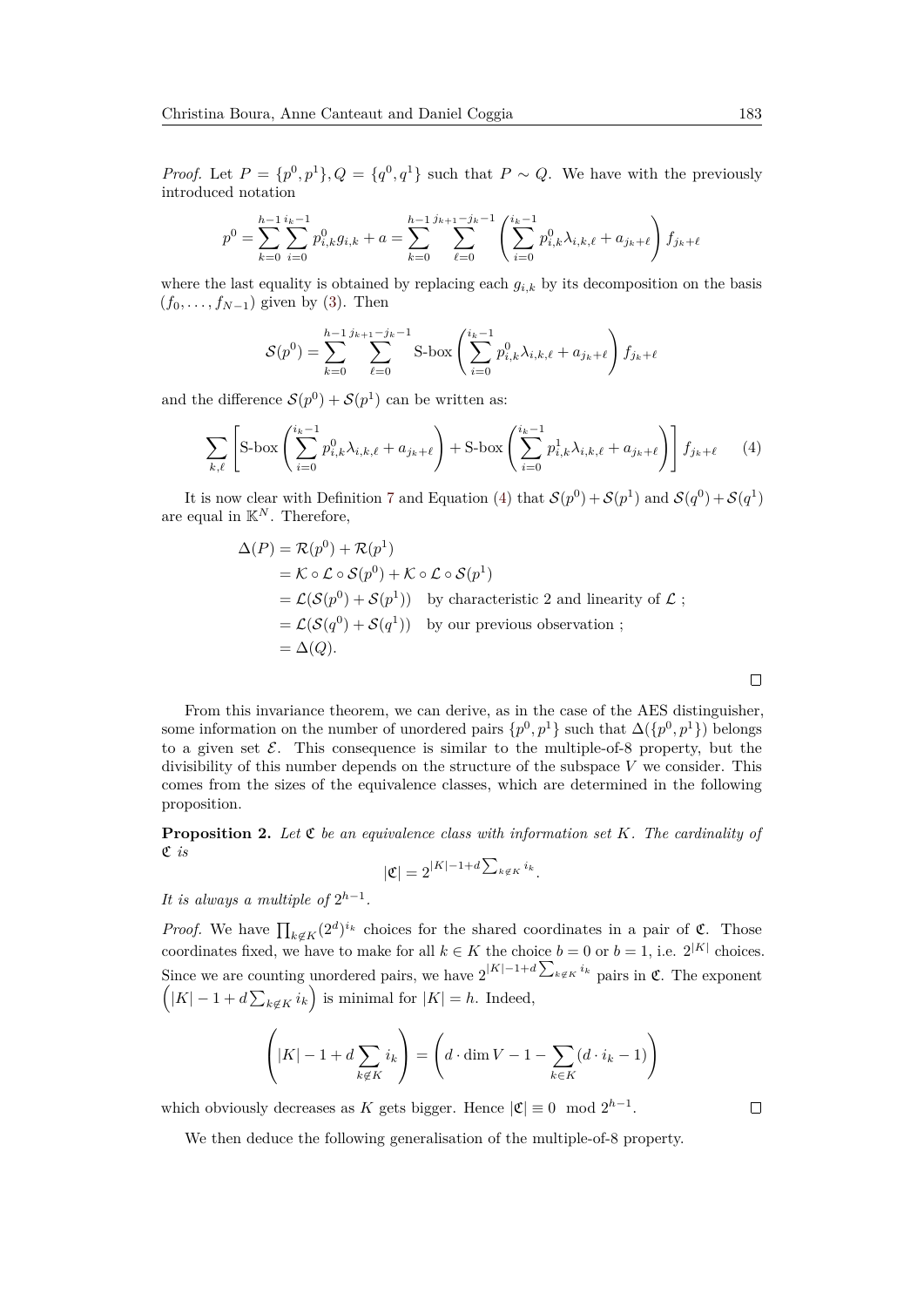<span id="page-14-0"></span>**Corollary 2.** Let  $\mathcal{E}$  be any subset of  $\mathbb{K}^N$  and

 $n = \# \{ \{p^0, p^1\} \text{ with } p^0, p^1 \in (V + a) \mid \mathcal{R}(p^0) + \mathcal{R}(p^1) \in \mathcal{E} \}.$ 

*Then*  $n \equiv 0 \mod 2^{h-1}$ .

The proof is the same as the proof of Corollary [1,](#page-8-1) but we detail it for the sake of completeness.

*Proof.* We denote by  $\mathcal{P}^2(V+a)$  the set of all unordered pairs of elements in  $V+a$  and by  $\mathcal{P}^2(\mathcal{M}_I + a) / \sim$  the set of all equivalence classes for  $\sim$ . Since the equivalence classes form a partition of  $\mathcal{P}^2(\mathcal{M}_I + a)$ , we have that

$$
n = \left|\Delta^{-1}(\mathcal{E})\right| = \sum_{\mathfrak{C} \in \mathcal{P}^2(\mathcal{M}_I + a) \big/ \sim} \left|\Delta^{-1}(\mathcal{E}) \cap \mathfrak{C}\right|.
$$

We know from Theorem [4](#page-6-1) that  $\Delta$  is constant on the equivalence classes, implying that

$$
\left|\Delta^{-1}(\mathcal{E})\cap \mathfrak{C}\right|=\delta(\mathfrak{C})\times |\mathfrak{C}|
$$

for some function  $\delta$  from  $\mathcal{P}^2(\mathcal{M}_I + a) / \sim \text{into } \{0, 1\}$ . It follows that

$$
n = \sum_{\mathfrak{C} \in \mathcal{P}^2(\mathcal{M}_I + a) \big/ \sim} \delta(\mathfrak{C}) \times |\mathfrak{C}| \equiv 0 \mod 2^{h-1},
$$

since, by Proposition [2,](#page-13-1) all equivalence classes have a cardinality divisible by  $2^{h-1}$ .  $\Box$ 

#### **5.2 A new proof of Theorem [2](#page-5-1)**

As a first illustration, we now show that the mixture-differential distinguisher described by Theorem [2](#page-5-1) and originally stated in [\[Gra18\]](#page-20-5) can be seen as a direct application of Theorem [5.](#page-12-1) In this case, the compatible subspace *V* is vect<sub>K</sub>( $MC(e_{0,i})$ ,  $MC(e_{1,i}) = M_i \cap C_{0,1}$  with  $i \in \{0, \ldots, 3\}$ . The proof of Theorem [2](#page-5-1) is then similar to the one presented in Section [4.4,](#page-9-0) but for a different subspace *V*. We fix  $a \in M_4(\mathbb{K})$  for the rest of this section.

*Proof.* We define *V* as the subspace  $\text{vect}_{\mathbb{K}}(\text{MC}(e_{0,i}), \text{MC}(e_{1,i}))$ . A basis of this subspace is composed of the two column vectors  $g_{0,0} = \mathsf{MC}(e_{0,i})$  and  $g_{1,0} = \mathsf{MC}(e_{1,i})$ , whose decomposition over the canonical basis is defined by:

$$
\begin{pmatrix} 2 & . \\ 1 & . \\ 1 & . \\ 3 & . \\ 3 & . \\ \vdots & 1 \\ \vdots & 3 \\ \vdots & 2 \\ \vdots & . \\ \vdots & . \\ \vdots & . \\ \vdots & . \\ \vdots & . \\ \vdots & . \\ \vdots & . \end{pmatrix}
$$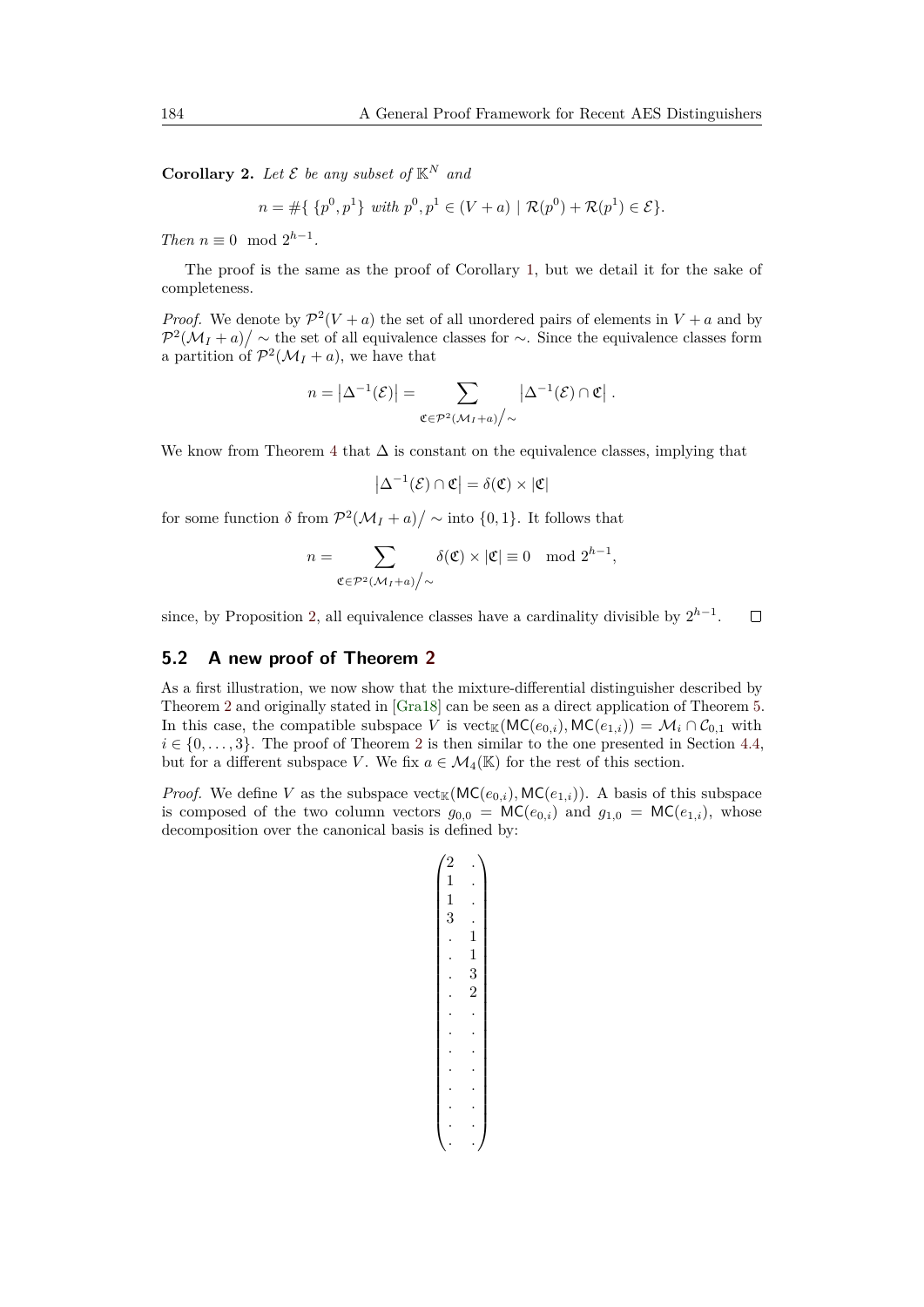which justifies that *V* is compatible with the AES substitution layer. Let  $p^0, p^1, q^0, q^1 \in$  $\mathrm{vect}_{\mathbb{K}}(e_{0,i},e_{1,i})+a$  such that

$$
p^0 \equiv (x_0, x_1), \quad p^1 \equiv (y_0, y_1) \text{ and } q^0 \equiv (x_0, y_1), \quad q^1 \equiv (y_0, x_1).
$$

Then,

 $\mathcal{R}(p^0) \equiv (\text{S-box}(x_0 + a_{0,i}), \text{S-box}(x_1 + a_{1,i}))$  and  $\mathcal{R}(p^1) \equiv (\text{S-box}(y_0 + a_{0,i}), \text{S-box}(y_1 + a_{1,i}))$ .

This exactly means that  $\{\mathcal{R}(p^0), \mathcal{R}(p^1)\}\$  and  $\{\mathcal{R}(q^0), \mathcal{R}(q^1)\}\$  are equivalent pairs of a coset of *V*. Theorem [5](#page-12-1) then gives that  $\mathcal{R}^2(p^0) + \mathcal{R}^2(p^1) = \mathcal{R}^2(q^0) + \mathcal{R}^2(q^1)$ . Consequently,

$$
\mathcal{R}^2(p^0) + \mathcal{R}^2(p^1) \in \mathcal{D}_J
$$
 if and only if  $\mathcal{R}^2(q^0) + \mathcal{R}^2(q^1) \in \mathcal{D}_J$ .

Since  $\mathcal{D}_J \stackrel{2\mathcal{R}}{\rightrightarrows} \mathcal{M}_J$ , this equivalently means that

$$
\mathcal{R}^4(p^0) + \mathcal{R}^4(p^1) \in \mathcal{M}_J
$$
 if and only if  $\mathcal{R}^4(q^0) + \mathcal{R}^4(q^1) \in \mathcal{M}_J$ .

Obviously the same result also holds for any subspace *V* formed by the intersection between  $\mathcal{M}_i$  and another subset (unless the matrix defining the corresponding basis has a single block).

# <span id="page-15-0"></span>**6 Applications**

In this section we provide some applications of Theorem [5](#page-12-1) to SPN ciphers other than the AES. The goal is to show in practice that the mixture-differential distinguishers and the *multiple-of* property are not proper to the AES but that they hold for many other SPN constructions. Furthermore, as a result of the adaptation provided in the previous section, the application to other ciphers is almost straightforward. Therefore, we adapt Theorem [1](#page-4-1) to the SPN ciphers LED [\[GPPR11\]](#page-20-7), Midori [\[BBI](#page-19-4)+15], Klein [\[GNL12\]](#page-20-6) and Skinny [\[BJK](#page-19-5)+16] and discuss why the result does not adapt to Crypton [\[Lim99\]](#page-20-9) or Prince  $[BCG^+12]$  $[BCG^+12]$ .

In practice, for finding a *multiple-of* property for some cipher, two conditions must be met. The first one is the existence of a subspace *V* compatible with the substitution layer for the *multiple-of* property through one round to hold. This condition is described through Corollary [2,](#page-14-0) which can be seen as a general replacement of Lemma [2.](#page-4-2) The second condition is the existence of exact subspace trails covering some rounds before and after the central round on which the *multiple-of* property is found. For this, we need a result equivalent to Lemma [1](#page-4-3) for each analysed cipher. For searching for subspace trails that can replace the subspaces  $\mathcal{D}_I, \mathcal{C}_I$  and  $\mathcal{M}_I$  in Lemma [1,](#page-4-3) we use Algorithm 1 proposed by Leander, Tezcan and Wiemer in [\[LTW18\]](#page-20-10).

Midori, Klein, Skinny and Crypton all follow our general SPN description and operate on a state composed of  $N = 16$  words, where the size of each word (i.e. the dimension of the S-box alphabet) is  $d \in \{4, 8\}$ . LED and a part of Prince also follow this general description with  $d = 4$ . We study for each cipher the exact subspace trails given by Algorithm 1 in [\[LTW18\]](#page-20-10) and the compatibility of the last subspace of the trail with the substitution layer in the sense of Definition [5.](#page-10-1)

#### **6.1 The cases of AES, LED, Midori, Klein and Skinny**

**AES.** First of all, a natural idea would be to use our adaptation with a longer subspace trail than the ones of Lemma [1](#page-4-3) for the AES. However, as shown in [\[LTW18\]](#page-20-10), the exact trails  $\mathcal{D}_I \stackrel{\mathcal{R}}{\Rightarrow} \mathcal{C}_I \stackrel{\mathcal{R}}{\Rightarrow} M_I$  are the longest possible trails for this cipher, which means that Corollary [2](#page-14-0) cannot give any improvement for the AES.

 $\Box$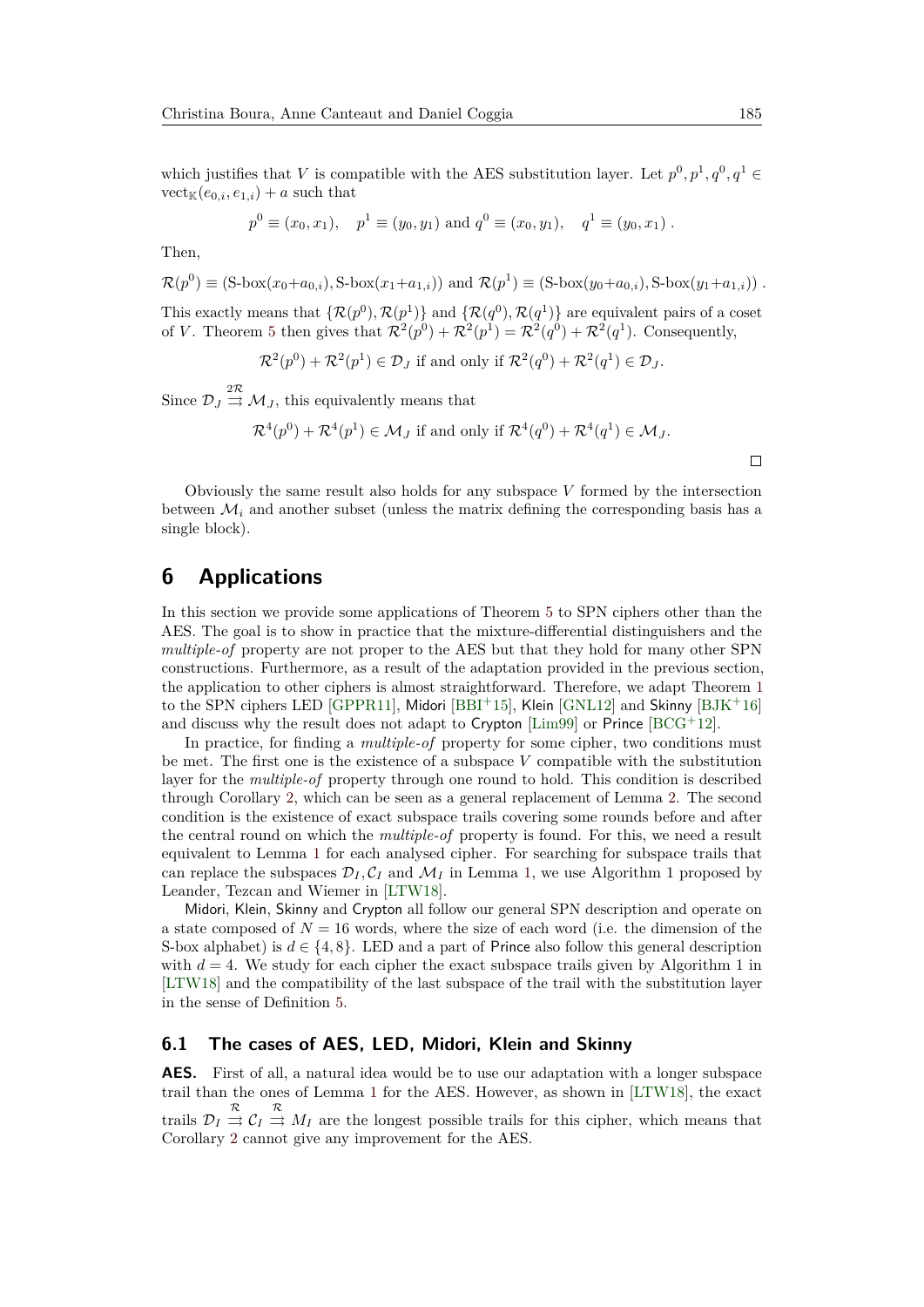**LED.** LED is a lightweight block cipher proposed by Guo et al. [\[GPPR11\]](#page-20-7). Its round function has the same structure as the AES and exhibits the same two-round subspace trails  $\mathcal{D}_I \stackrel{\mathcal{R}}{\rightrightarrows} \mathcal{C}_I \stackrel{\mathcal{R}}{\rightrightarrows} \mathcal{M}_I$ , leading to a 5-round distinguisher.

**Midori.** Midori is a lightweight block cipher designed by Banik et al. [\[BBI](#page-19-4)<sup>+</sup>15], optimized with respect to the energy consumption. The round function  $\mathcal{R}_{\text{Mi}}$  is the composition  $\mathcal{L}_{Mi} \circ \mathcal{S}_{Mi}$ , where  $\mathcal{L}_{Mi} = MC_{Mi} \circ SC$ . MC<sub>Mi</sub> is the MixColumns operation, applying the binary involutive matrix

$$
\left(\begin{array}{rrrr} 0 & 1 & 1 & 1 \\ 1 & 0 & 1 & 1 \\ 1 & 1 & 0 & 1 \\ 1 & 1 & 1 & 0 \end{array}\right)
$$

to the columns of the state. The branch number of the above matrix is 4. SC is the so-called ShuffleCell permutation that permutes the words of the state as follows:

$$
(s_0, s_1, \ldots, s_{15}) \leftarrow (s_0, s_7, s_{14}, s_9, s_5, s_2, s_{11}, s_{12}, s_{15}, s_8, s_1, s_6, s_{10}, s_{13}, s_4, s_3)
$$

where the words are numbered column-wise. As in Section [2,](#page-2-0) we define the following subspaces depending on the linear components of Midori's round-function. If  $i \in \{0, 1, 2, 3\}$ ,

$$
\begin{array}{rcl}\n\mathcal{C}_i & = & \mathrm{vect}_{\mathbb{K}}(e_{0,i}, e_{1,i}, e_{2,i}, e_{3,i}), \\
\mathcal{D}_i^{\mathsf{Mi}} & = & \mathsf{SC}^{-1}(\mathcal{C}_i), \\
\mathcal{M}_i^{\mathsf{Mi}} & = & \mathcal{L}_{\mathsf{Mi}}(\mathcal{C}_i).\n\end{array}
$$

Applying Algorithm 1 in [\[LTW18\]](#page-20-10) gives that the longest exact subspace trails are the two-round trails of the form  $\mathcal{D}_I^{\mathsf{Mi}}$  $\stackrel{\mathcal{R}_{\text{Mi}}}{\rightrightarrows}$   $\mathcal{C}_I \stackrel{\mathcal{R}_{\text{Mi}}}{\rightrightarrows}$   $\mathcal{M}_I^{\text{Mi}}$ . Besides,  $\mathcal{M}_I^{\text{Mi}}$  has a basis whose matrix is block-diagonal with four blocks. For example,  $\mathcal{M}_0^{\mathsf{Mi}}$  has a basis whose representation as a collection of column vectors is given in Figure [1a.](#page-17-0) We then have by Corollary [2](#page-14-0) that for all  $I, J \subseteq \{0, 1, 2, 3\}, a \in (\mathbb{F}_{2^d})^{16}$ ,

$$
\#\{\{p^0, p^1\} \text{ with } p^0, p^1 \in \mathcal{D}_I^{\mathsf{Mi}} + a \mid \mathcal{R}_{\mathsf{Mi}}^5(p^0) + \mathcal{R}_{\mathsf{Mi}}^5(p^1) \in \mathcal{M}_J^{\mathsf{Mi}}\} \equiv 0 \mod 8,
$$

which gives a 5-round distinguisher similar to the AES-one. It is worth noticing that the property holds even if the branch number of the MixColumns operation in Midori is only 4.

**Klein.** Klein is a lightweight block cipher proposed in 2011 by Gong et al. [\[GNL12\]](#page-20-6). The round function of Klein  $\mathcal{R}_{\text{Kl}} = \mathcal{L}_{\text{Kl}} \circ \mathcal{S}_{\text{Kl}}$  can be seen as the application of a non-linear layer  $S_{\text{KI}}$  followed by a linear layer  $\mathcal{L}_{\text{KI}}$ . The linear layer  $\mathcal{L}_{\text{KI}} = \overrightarrow{MN} \circ \overrightarrow{RN}$  is the composition of RN, standing for the RotateNibbles permutation rotating the state two bytes to the left and MN, standing for the MixNibbles permutation. This last operation applies the AES MixColumns transformation to each half of the state. We denote the canonical basis of  $\mathbb{F}_{2^4}^{16}$ by  $(f_i)_{0 \leq i \leq 16}$  and then define the following subspaces for  $i \in \{0,1\}$ :

$$
C_i = \operatorname{vect}_{\mathbb{K}}(f_k \mid 0 \le k < 8),
$$
  
\n
$$
D_i^{\mathsf{K1}} = \mathsf{RN}^{-1}(\mathcal{C}_i),
$$
  
\n
$$
\mathcal{M}_i^{\mathsf{K1}} = \mathcal{L}_{\mathsf{K1}}(\mathcal{C}_i).
$$

Algorithm 1 in [\[LTW18\]](#page-20-10) gives that the longest exact subspace trails are two-round trails of the form

$$
\mathcal{D}_i^{\mathsf{KI}} \stackrel{\mathcal{R}_{\mathsf{KI}}}{\rightrightarrows} \mathcal{C}_i \stackrel{\mathcal{R}_{\mathsf{KI}}}{\rightrightarrows} \mathcal{M}_i^{\mathsf{KI}}\;.
$$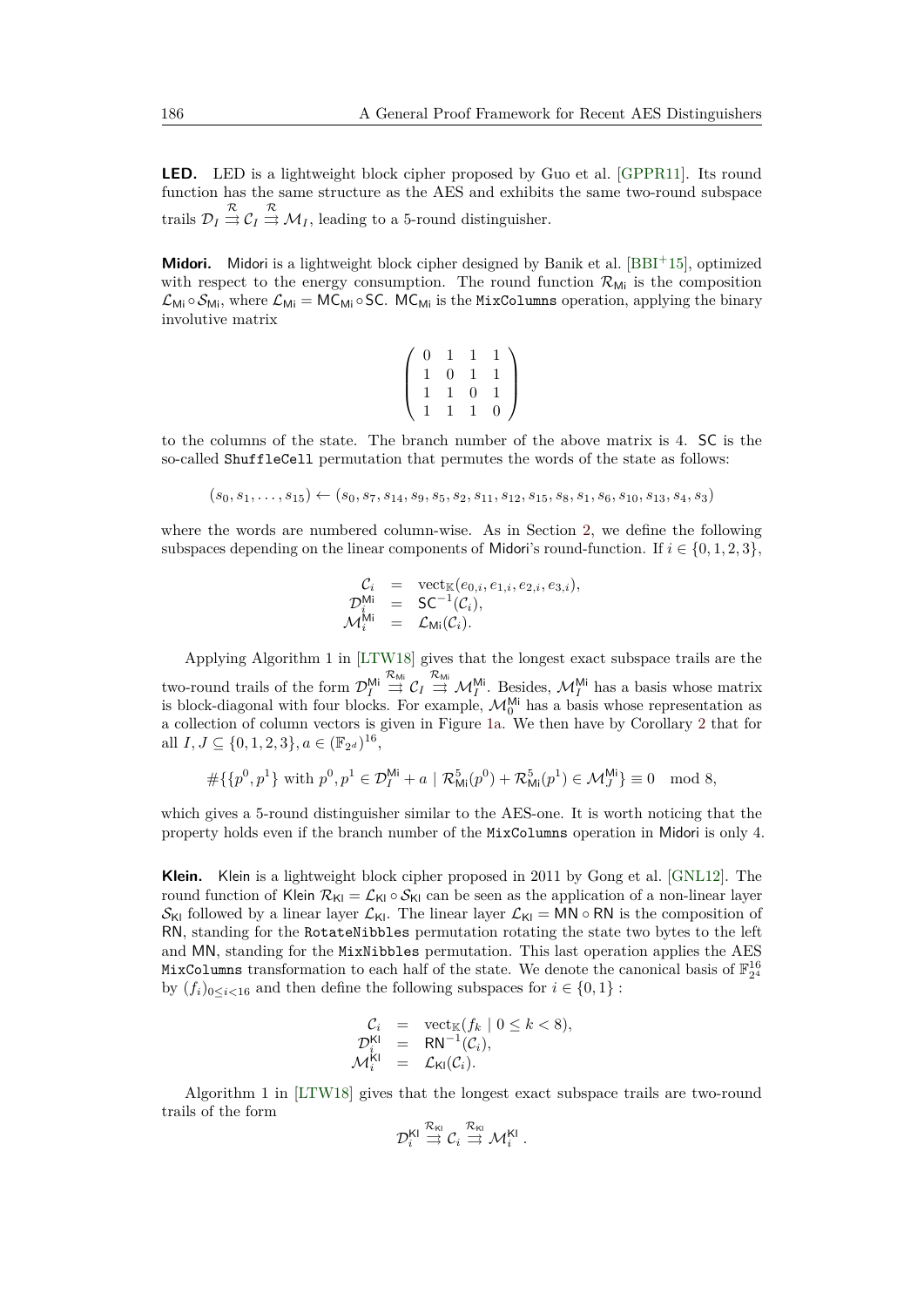| 0                                     |                  |   |              |  |  | $^{'2}$                        | $\bullet$    | 3                    |   |                |                |                |                      |   |              |   |   |   |
|---------------------------------------|------------------|---|--------------|--|--|--------------------------------|--------------|----------------------|---|----------------|----------------|----------------|----------------------|---|--------------|---|---|---|
|                                       |                  |   |              |  |  |                                | $\mathbf{2}$ | $\ddot{\phantom{0}}$ | 3 |                |                |                |                      |   | $\mathbf{1}$ |   |   |   |
|                                       |                  |   |              |  |  | 1                              |              | $\overline{2}$       |   |                |                |                |                      | 1 | 1            |   |   |   |
|                                       |                  |   |              |  |  |                                |              |                      | 2 |                |                |                |                      | 1 |              |   |   |   |
|                                       | 1                |   |              |  |  | 1                              |              | 1                    |   |                |                |                |                      |   |              | 1 |   |   |
|                                       | 1                |   |              |  |  | $\bullet$                      |              |                      |   |                |                |                |                      |   |              | 1 |   |   |
|                                       | 1                |   |              |  |  | 3                              |              | 1                    |   |                |                |                |                      |   |              |   |   |   |
|                                       | $\boldsymbol{0}$ |   |              |  |  | $\ddot{\phantom{0}}$           | 3            |                      |   |                |                |                |                      |   |              |   |   |   |
|                                       |                  | 1 |              |  |  |                                |              |                      |   |                |                | 1              |                      |   |              |   |   |   |
|                                       |                  | 0 |              |  |  |                                |              |                      |   |                |                |                | 1                    |   |              |   |   |   |
|                                       |                  | 1 |              |  |  |                                |              |                      |   | 3              |                | 1              | $\ddot{\phantom{0}}$ |   |              |   | 1 | 1 |
|                                       |                  | 1 |              |  |  |                                |              |                      |   |                | 3              |                | 1                    |   |              |   | 1 |   |
|                                       |                  |   | 1            |  |  |                                |              |                      |   | $\overline{2}$ |                | 3              |                      |   |              |   |   |   |
|                                       |                  |   | 1            |  |  |                                |              |                      |   |                | $\overline{2}$ | $\bullet$      | 3                    |   |              |   |   |   |
|                                       |                  |   | $\mathbf{1}$ |  |  |                                |              |                      |   |                |                | $\overline{2}$ | ٠                    |   |              |   |   |   |
|                                       |                  |   | 0            |  |  | ٠                              |              |                      |   |                | 1              |                | $\overline{2}$       |   |              |   |   |   |
| (a) $\mathcal{M}_0^{\text{Mi}}$ basis |                  |   |              |  |  | (b) $\mathcal{M}_0^{Kl}$ basis |              |                      |   |                |                |                | (c) $W_0$ basis      |   |              |   |   |   |

<span id="page-17-2"></span><span id="page-17-1"></span><span id="page-17-0"></span>**Figure 2:** Compatibility basis representations for Midori (left) and Klein (right)

Besides,  $\mathcal{M}_i^{Kl}$  has a basis whose matrix is block-diagonal with two blocks. For example,  $\mathcal{M}_0^{\mathsf{KL}}$  has a basis whose representation as a collection of column vectors is given in Figure [1b.](#page-17-1) We then have by Corollary [2](#page-14-0) for all  $i, j \in \{0, 1\}, a \in (\mathbb{F}_{2^4})^{16}$ ,

 $\#\{\{p^0, p^1\} \text{ with } p^0, p^1 \in \mathcal{D}_{i}^{\mathsf{Kl}} + a \mid \mathcal{R}_{\mathsf{Kl}}^5(p^0) + \mathcal{R}_{\mathsf{Kl}}^5(p^1) \in \mathcal{M}_{j}^{\mathsf{Kl}}\} \equiv 0 \mod 2,$ 

meaning that Klein has a *multiple-of-2* property for 5 rounds. Note that even if we get only a multiple of 2 in the case of Klein, as the pairs are not ordered, this can still be considered as a distinguishing property.

**Skinny.** Skinny is a family of tweakable lightweight block ciphers, designed in 2016 by Beierle et al. [\[BJK](#page-19-5)<sup>+</sup>16]. The round function follows a classical SPN construction  $R_{Sk} = \mathcal{L}_{Sk} \circ \mathcal{S}_{Sk}$  where  $\mathcal{L}_{Sk} = MC_{Sk} \circ SR_{Sk}$ . The operation  $SR_{Sk}$  is similar to the AES ShiftRows operation, with the only difference that the shift is performed to the right.  $MC_{S_k}$  is the MixColumns operation, where each column of the state is multiplied by the following binary matrix of branch number 2:

$$
\left(\begin{array}{cccc}\n1 & 0 & 1 & 1 \\
1 & 0 & 0 & 0 \\
0 & 1 & 1 & 0 \\
1 & 0 & 1 & 0\n\end{array}\right)
$$

Applying here again Algorithm 1 of [\[LTW18\]](#page-20-10) gives as result that the longest exact subspace trails are two-round-long. There are 1294 such trails. A Gauss elimination on the last subspace of each trail gives that among these trails, 1282 end with a subspace compatible with the substitution layer. This allows to adapt Theorem [1](#page-4-1) for 5-round Skinny, concluding that 5-round Skinny always has the *multiple-of-*2 *<sup>h</sup>*−<sup>1</sup> property. However, it is interesting to note here that depending on the trail, the value of *h* varies. More precisely, *h* ∈ {2*,* 3*,* 4*,* 5*,* 6*,* 7*,* 8*,* 9*,* 10*,* 11*,* 12*,* 14}.

We now give an example of such a distinguisher for  $h = 3$ . For Skinny, the internal state is classically represented as an element of  $\mathcal{M}_4(\mathbb{K})$ . We first exhibit two 2-round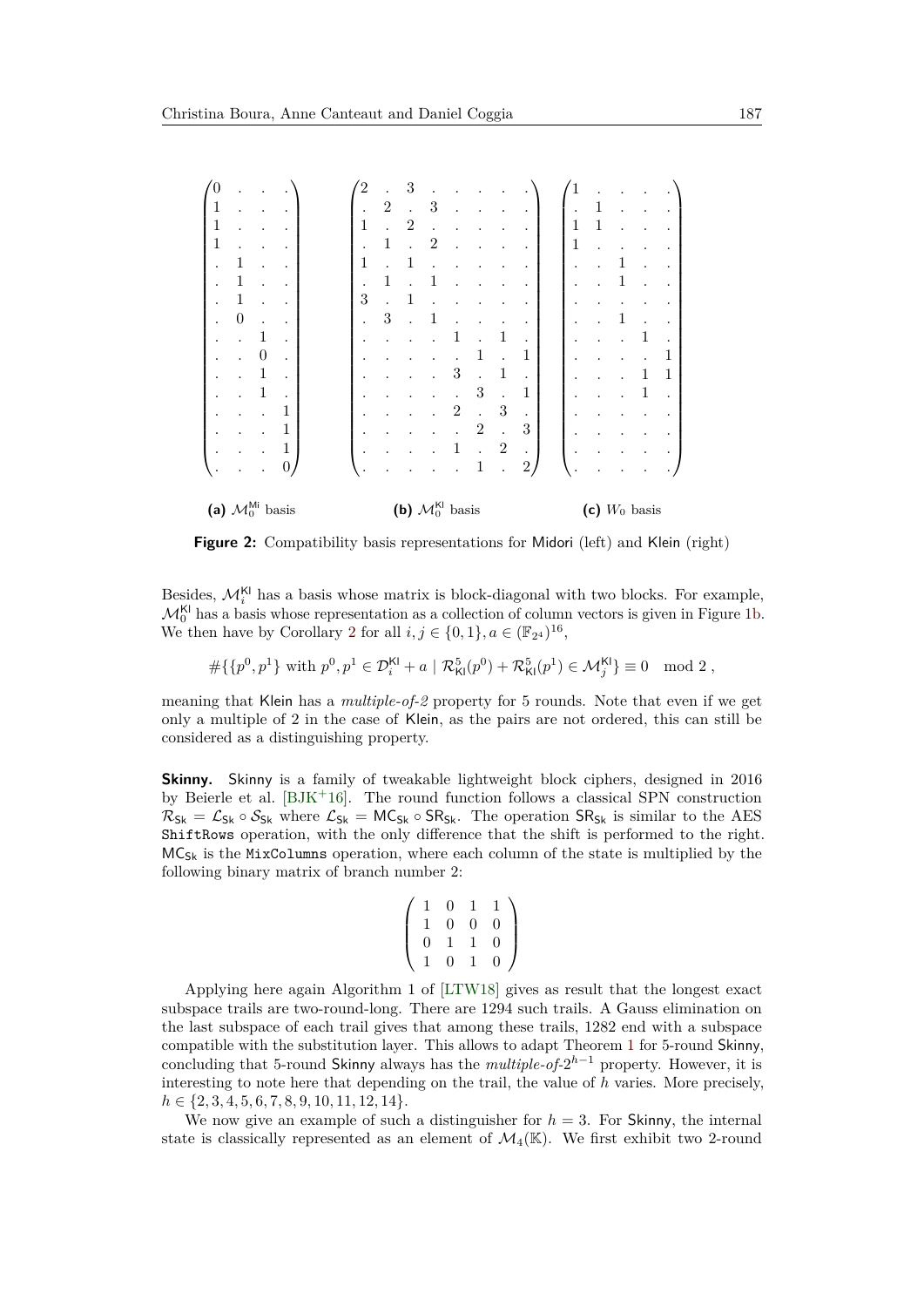subspace trails,  $U_i \stackrel{\mathcal{R}_{\text{Sk}}}{\rightrightarrows} V_i \stackrel{\mathcal{R}_{\text{Sk}}}{\rightrightarrows} W_i$  for  $i \in \{0, 1\}$  where

$$
U_0 = \text{vect}_{\mathbb{K}}(e_{1,1}, e_{1,2}, e_{1,3}, e_{3,1}, e_{3,3}), V_0 = \mathcal{L}_{\text{Sk}}(U_0), W_0 = \mathcal{L}_{\text{Sk}}(V_0)
$$

and

 $U_1 = \text{vect}_{\mathbb{K}}(e_0, s, e_1, 0, e_1, 2, e_1, 3, e_2, 1, e_2, 3, e_3, 0, e_3, 1, e_3, 2, e_3, 3), V_1 = \mathcal{L}_{\mathsf{Sk}}(U_1), W_1 = \mathcal{L}_{\mathsf{Sk}}(V_1)$ .

Moreover,  $W_0$  is compatible with  $h = 3$ . One of its compatibility basis is represented in Figure [1c.](#page-17-2) We then have that

$$
\#\{\{p^0, p^1\} \text{ with } p^0, p^1 \in U_0 + a \mid \mathcal{R}_{\mathsf{Sk}}^5(p^0) + \mathcal{R}_{\mathsf{Sk}}^5(p^1) \in W_1\} \equiv 0 \mod 4.
$$

Finally, we recall that this section only aims at giving examples of how Theorem [1](#page-4-1) can be adapted to other SPN ciphers and does not claim new cryptanalytic results. In particular, this property on 5 rounds does not threaten the overall security of the cipher that is composed of 32 rounds.

#### **6.2 The cases of Crypton and Prince**

**Crypton** The block cipher Crypton [\[Lim98\]](#page-20-11), designed by Lim in 1998 was among the candidates to the NIST AES competition. It has a structure very similar to the one of AES and this is why we considered it as a natural candidate for the *multiple-of* property. Indeed, the round function of Crypton is naturally decomposed as  $\mathcal{R}_{Cr} = \mathcal{L}_{Cr} \circ \mathcal{S}_{Cr}$ , where  $\mathcal{L}_{\mathsf{Cr}}$  is the composition of a byte transposition of columns into rows with respect to the anti-diagonal of the internal state and a permutation at the bit level applied column-wise. Algorithm 1 in [\[LTW18\]](#page-20-10) gives two-round exact subspace trails. However, the problem here is that  $\mathcal{L}_{Cr}$  is only  $\mathbb{F}_2$ -linear and not  $\mathbb{F}_2$ -linear and this implies that the last subspaces in the subspace trails are not  $\mathbb{F}_{2^8}$ -vector subspaces and cannot verify the compatibility hypothesis of Corollary [2.](#page-14-0) As a consequence, Theorem [1](#page-4-1) cannot be adapted to 5-round Crypton. However, Crypton has 1-round exact subspace trails that end with subspaces of the form  $\mathrm{vect}_\mathbb{K}(e_{i,j} | i \in I, j \in \{0,1,2,3\})$ . Those subspaces are obviously compatible with the substitution layer, and we have a 4-round version of Theorem [1](#page-4-1) for Crypton: the first round is a 1-round exact subspace trail ending with a compatible subspace, the second round exploits Corollary [2](#page-14-0) and the last two rounds are a 2-round exact subspace trail. Indeed, the trail used after Corollary [2](#page-14-0) does not need to end with a compatible subspace.

**Prince** Prince  $[BCG^+12]$  $[BCG^+12]$  is a block cipher proposed by Borghoff et al. in 2012 with a specific structure named *α*-reflection. The main parts of this structure follow the SPN construction. As for Crypton, the round function is defined as  $\mathcal{R}_{\text{Pr}} = \mathcal{L}_{\text{Pr}} \circ \mathcal{S}_{\text{Pr}}$  with  $\mathcal{L}_{\text{Pr}}$  a  $\mathbb{F}_2$ -linear map which is not  $\mathbb{F}_{2^4}$ -linear. Again, as for Crypton, Prince exhibits two-round exact subspace trails but the last subspaces of those trails are not  $\mathbb{F}_{2^4}$ -linear subspaces. We then cannot mount a 5-round distinguisher by adapting Theorem [1.](#page-4-1) However, one-round exact subspace trails ending with compatible diagonal  $\mathbb{F}_{2^4}$ -linear subspaces allow to have a 4-round version of Theorem [1](#page-4-1) for Prince.

# **7 Conclusion**

We have presented a general result which allows cryptanalysts to search for mixturedifferential distinguishers, or *multiple-of* properties, in a systematic way, for any SPN. This result then avoids the redundant proofs which were previously needed for each new occurrence of these distinguishing properties. Also, it highlights the properties of the ciphers which have to be taken into account for establishing the existence of such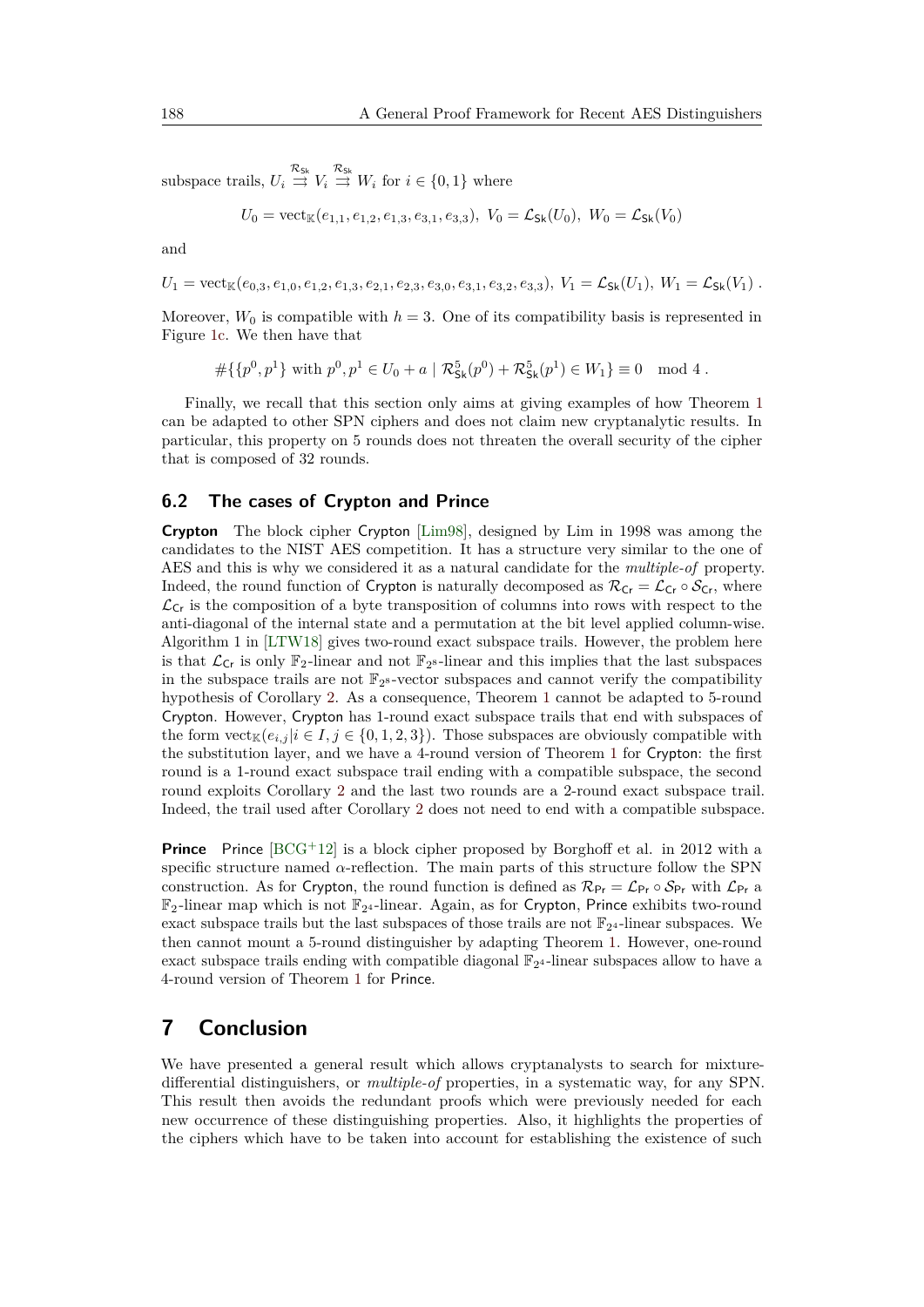distinguishers and it shows that mixture-differential distinguishers directly apply to a more general class of SPN than what was previously believed. As shown in the previous examples, all these distinguishing properties can be exhibited by combining our framework with the search for subspace trails, which is investigated in [\[LTW18\]](#page-20-10). Since our result, exploiting an appropriate equivalence relation, applies in many situations, it appears that the main limitation for finding efficient distinguishers is the existence of long subspace trails for the ciphers.

## **Acknowledgments**

We would like to thank Hadi Soleimany and the anonymous reviewers for their helpful comments and suggestions.

### **References**

- <span id="page-19-0"></span>[AES01] Advanced Encryption Standard (AES). National Institute of Standards and Technology (NIST), FIPS PUB 197, U.S. Department of Commerce, November 2001.
- <span id="page-19-4"></span>[BBI<sup>+</sup>15] Subhadeep Banik, Andrey Bogdanov, Takanori Isobe, Kyoji Shibutani, Harunaga Hiwatari, Toru Akishita, and Francesco Regazzoni. Midori: A block cipher for low energy. In Tetsu Iwata and Jung Hee Cheon, editors, *ASIACRYPT 2015, Part II*, volume 9453 of *LNCS*, pages 411–436. Springer, Heidelberg, November / December 2015.
- <span id="page-19-7"></span>[BCG<sup>+</sup>12] Julia Borghoff, Anne Canteaut, Tim Güneysu, Elif Bilge Kavun, Miroslav Knežević, Lars R. Knudsen, Gregor Leander, Ventzislav Nikov, Christof Paar, Christian Rechberger, Peter Rombouts, Søren S. Thomsen, and Tolga Yalçin. PRINCE - A low-latency block cipher for pervasive computing applications - extended abstract. In Xiaoyun Wang and Kazue Sako, editors, *ASIACRYPT 2012*, volume 7658 of *LNCS*, pages 208–225. Springer, Heidelberg, December 2012.
- <span id="page-19-2"></span>[BDK<sup>+</sup>18] Achiya Bar-On, Orr Dunkelman, Nathan Keller, Eyal Ronen, and Adi Shamir. Improved key recovery attacks on reduced-round AES with practical data and memory complexities. In Hovav Shacham and Alexandra Boldyreva, editors, *CRYPTO 2018, Part II*, volume 10992 of *LNCS*, pages 185–212. Springer, Heidelberg, August 2018.
- <span id="page-19-5"></span>[BJK<sup>+</sup>16] Christof Beierle, Jérémy Jean, Stefan Kölbl, Gregor Leander, Amir Moradi, Thomas Peyrin, Yu Sasaki, Pascal Sasdrich, and Siang Meng Sim. The SKINNY family of block ciphers and its low-latency variant MANTIS. In Matthew Robshaw and Jonathan Katz, editors, *CRYPTO 2016, Part II*, volume 9815 of *LNCS*, pages 123–153. Springer, Heidelberg, August 2016.
- <span id="page-19-3"></span>[BKR11] Andrey Bogdanov, Dmitry Khovratovich, and Christian Rechberger. Biclique cryptanalysis of the full AES. In Dong Hoon Lee and Xiaoyun Wang, editors, *ASIACRYPT 2011*, volume 7073 of *LNCS*, pages 344–371. Springer, Heidelberg, December 2011.
- <span id="page-19-6"></span>[Dae95] Joan Daemen. *Cipher and hash function design, strategies based on linear and differential cryptanalysis*. PhD thesis, K.U.Leuven, 1995.
- <span id="page-19-1"></span>[DF14] Patrick Derbez and Pierre-Alain Fouque. Exhausting Demirci-Selçuk meetin-the-middle attacks against reduced-round AES. In Shiho Moriai, editor,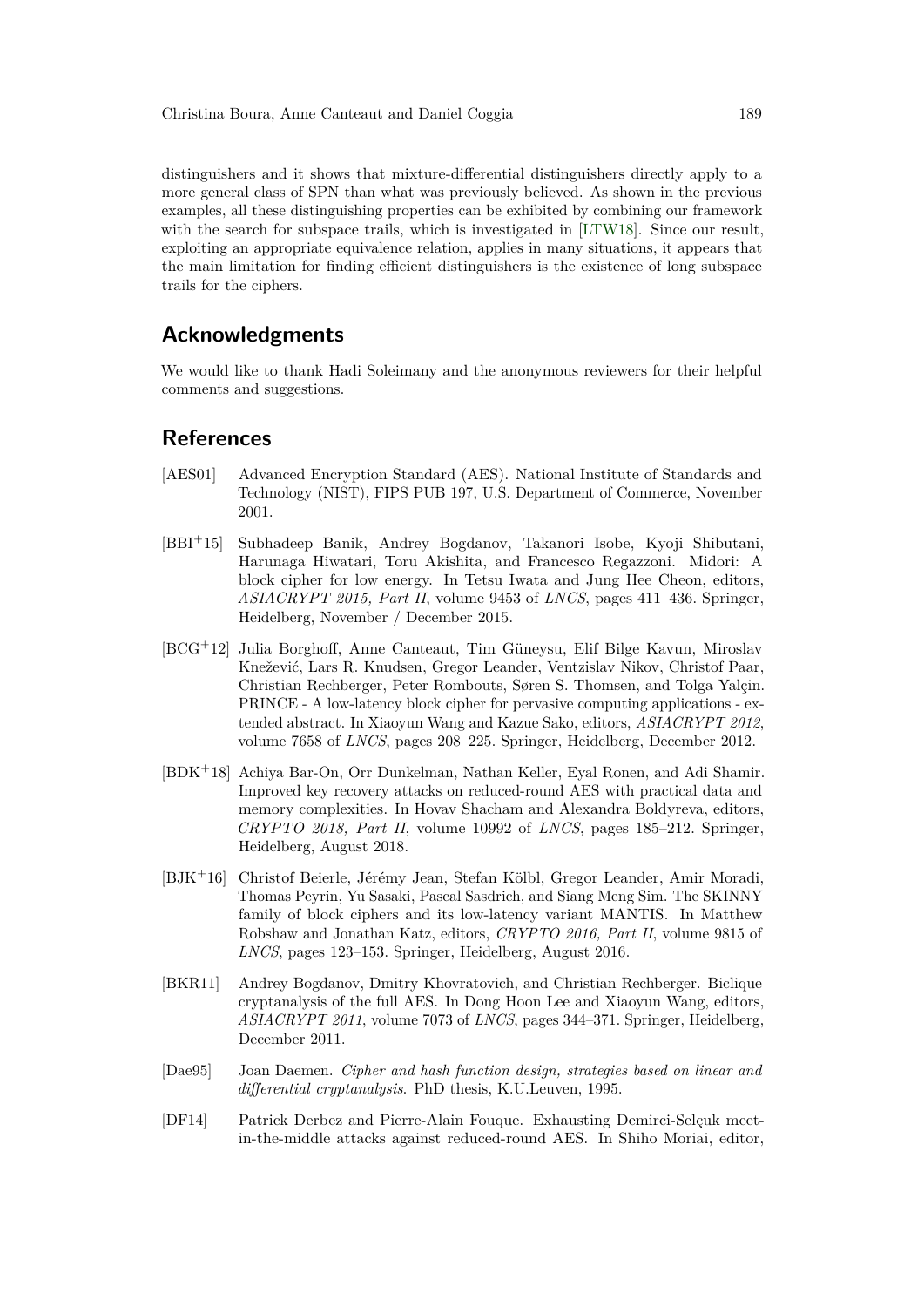*FSE 2013*, volume 8424 of *LNCS*, pages 541–560. Springer, Heidelberg, March 2014.

- <span id="page-20-2"></span>[DF16] Patrick Derbez and Pierre-Alain Fouque. Automatic search of meet-in-themiddle and impossible differential attacks. In Matthew Robshaw and Jonathan Katz, editors, *CRYPTO 2016, Part II*, volume 9815 of *LNCS*, pages 157–184. Springer, Heidelberg, August 2016.
- <span id="page-20-1"></span>[DS08] Hüseyin Demirci and Ali Aydin Selçuk. A meet-in-the-middle attack on 8-round AES. In Kaisa Nyberg, editor, *FSE 2008*, volume 5086 of *LNCS*, pages 116–126. Springer, Heidelberg, February 2008.
- <span id="page-20-0"></span>[FKL<sup>+</sup>01] Niels Ferguson, John Kelsey, Stefan Lucks, Bruce Schneier, Michael Stay, David Wagner, and Doug Whiting. Improved cryptanalysis of Rijndael. In Bruce Schneier, editor, *FSE 2000*, volume 1978 of *LNCS*, pages 213–230. Springer, Heidelberg, April 2001.
- <span id="page-20-6"></span>[GNL12] Zheng Gong, Svetla Nikova, and Yee Wei Law. KLEIN: A new family of lightweight block ciphers. In Ari Juels and Christof Paar, editors, *RFIDSec 2011*, volume 7055 of *LNCS*, pages 1–18. Springer, Heidelberg, June 2012.
- <span id="page-20-7"></span>[GPPR11] Jian Guo, Thomas Peyrin, Axel Poschmann, and Matthew J. B. Robshaw. The LED block cipher. In Bart Preneel and Tsuyoshi Takagi, editors, *CHES 2011*, volume 6917 of *LNCS*, pages 326–341. Springer, Heidelberg, September / October 2011.
- <span id="page-20-5"></span>[Gra18] Lorenzo Grassi. Mixture differential cryptanalysis: a new approach to distinguishers and attacks on round-reduced AES. *IACR Trans. Symm. Cryptol.*, 2018(2):133–160, 2018.
- <span id="page-20-8"></span>[GRR16] Lorenzo Grassi, Christian Rechberger, and Sondre Rønjom. Subspace trail cryptanalysis and its applications to AES. *IACR Trans. Symm. Cryptol.*, 2016(2):192–225, 2016. [http://tosc.iacr.org/index.php/ToSC/article/](http://tosc.iacr.org/index.php/ToSC/article/view/571) [view/571](http://tosc.iacr.org/index.php/ToSC/article/view/571).
- <span id="page-20-3"></span>[GRR17] Lorenzo Grassi, Christian Rechberger, and Sondre Rønjom. A new structuraldifferential property of 5-round AES. In Jean-Sébastien Coron and Jesper Buus Nielsen, editors, *EUROCRYPT 2017, Part II*, volume 10211 of *LNCS*, pages 289–317. Springer, Heidelberg, April / May 2017.
- <span id="page-20-11"></span>[Lim98] Chae Hoon Lim. CRYPTON: a New 128-bit Block Cipher. AES Proposal, 1998.
- <span id="page-20-9"></span>[Lim99] Chae Hoon Lim. A revised version of Crypton - Crypton v1.0. In Lars R. Knudsen, editor, *FSE'99*, volume 1636 of *LNCS*, pages 31–45. Springer, Heidelberg, March 1999.
- <span id="page-20-10"></span>[LTW18] Gregor Leander, Cihangir Tezcan, and Friedrich Wiemer. Searching for subspace trails and truncated differentials. *IACR Trans. Symm. Cryptol.*, 2018(1):74–100, 2018.
- <span id="page-20-4"></span>[RBH17] Sondre Rønjom, Navid Ghaedi Bardeh, and Tor Helleseth. Yoyo tricks with AES. In Tsuyoshi Takagi and Thomas Peyrin, editors, *ASIACRYPT 2017, Part I*, volume 10624 of *LNCS*, pages 217–243. Springer, Heidelberg, December 2017.